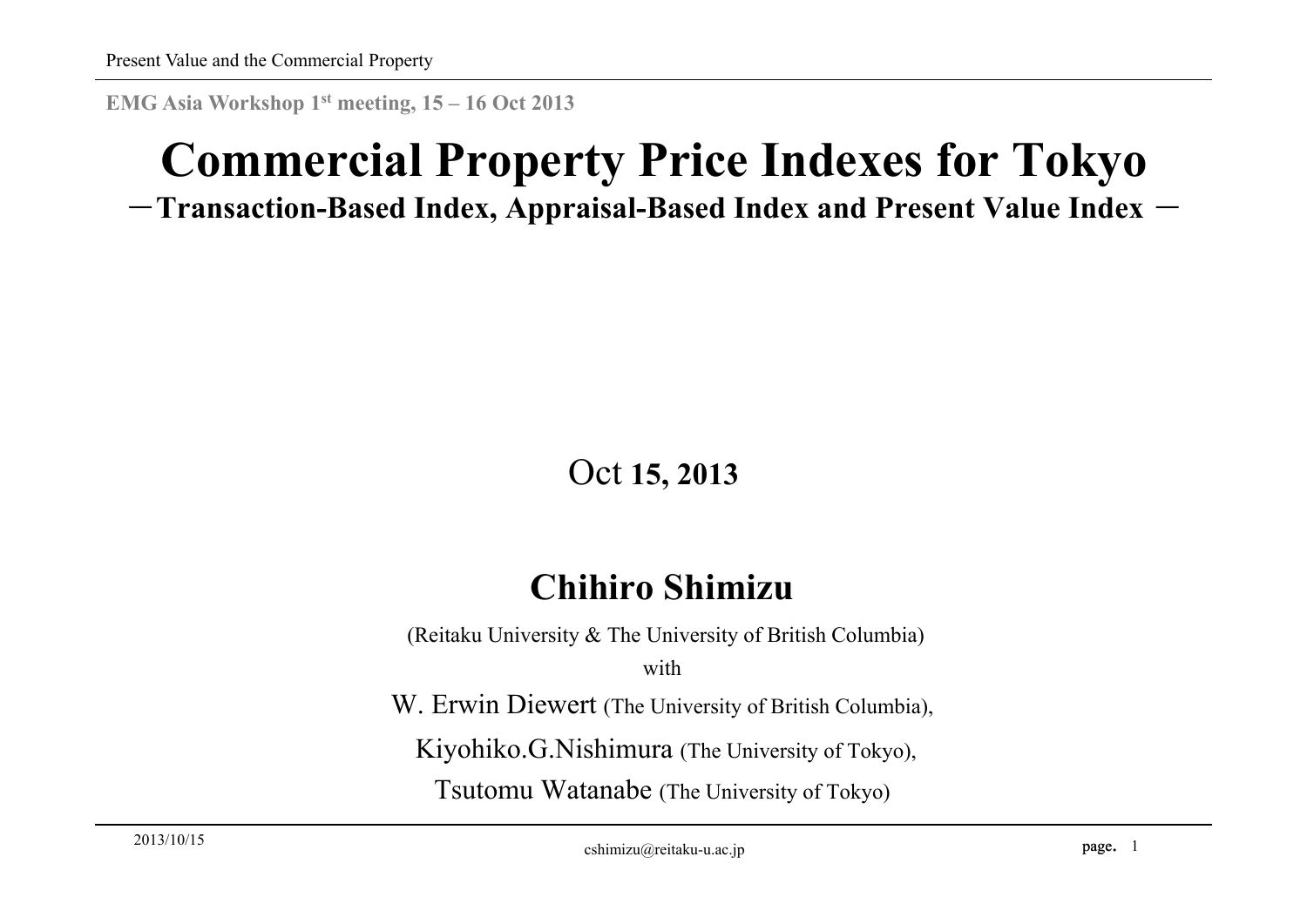# **Property Bubbles and Economic Crisis**

#### **1960-: Industrial Property Bubble**



**Source: Japan Real Estate Institute**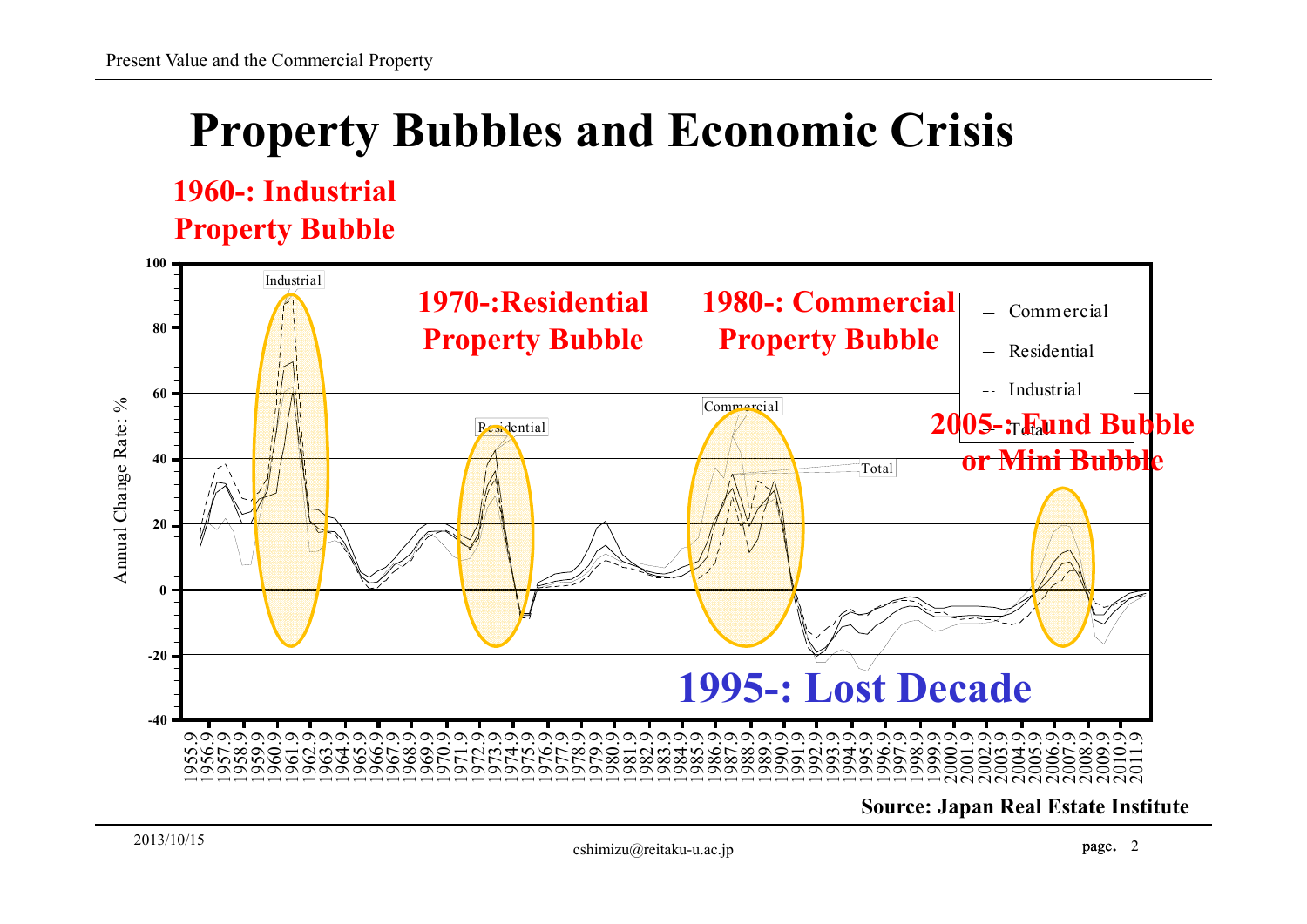### Commercial Property Prices and Official Statistics

- • Many countries have been experiencing large investments in commercial properties and in countries where the market has matured, *depreciation* and investments in *improvements* and *renovations* represents a substantial fraction of national output.
- • But clear measurement methods for the treatment of these expenditures in the System of National Accounts are lacking.
- There is a need to construct commercial property price indexes but exactly **how should these prices be measured?**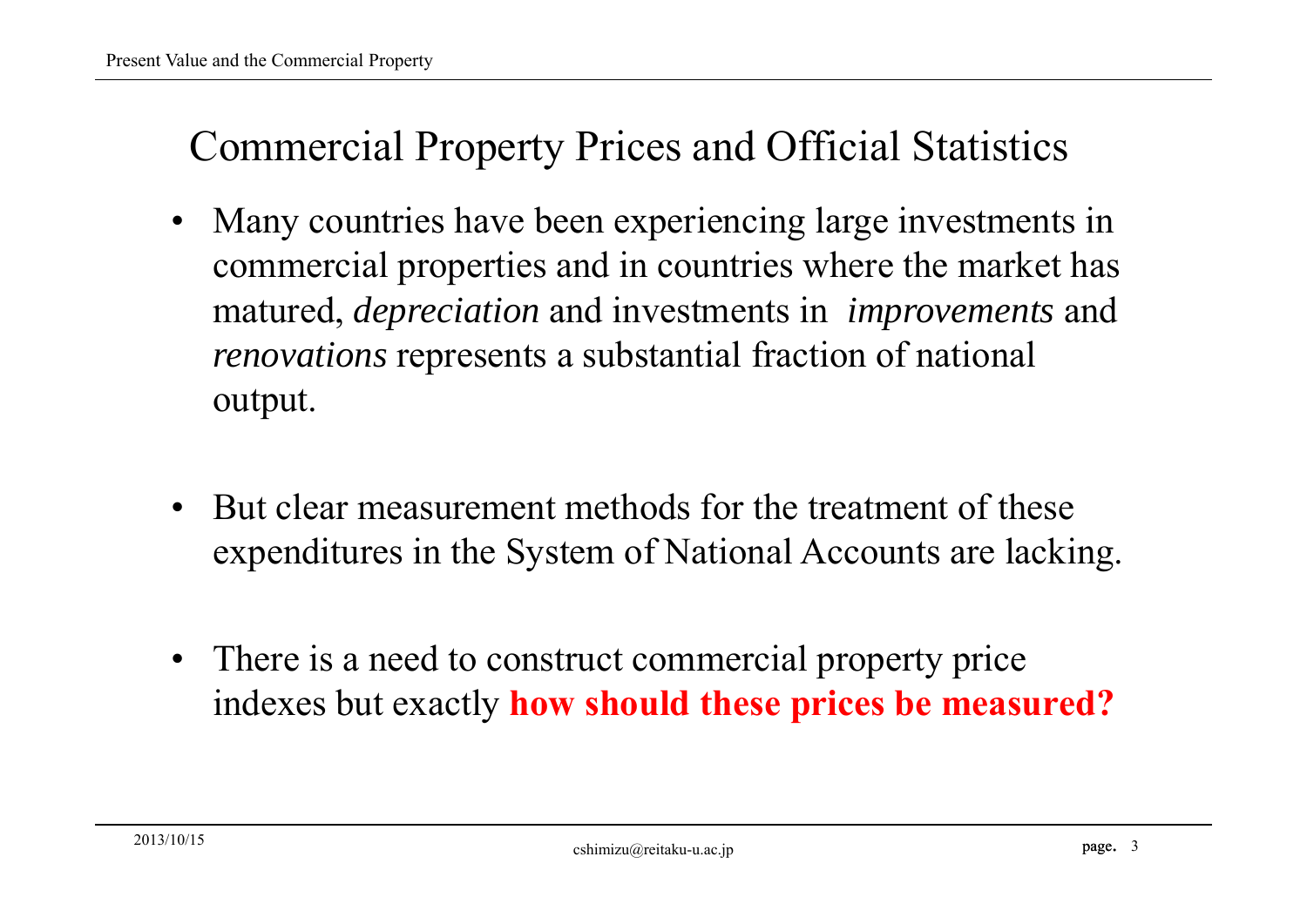# Ⅱ**. How should we estimate CPPI?Theoretical Framework**

# **Present Value:**

$$
V_v^t = \frac{y_v^t}{1 + r^t} + \frac{y_{v+1}^{t+1}}{(1 + r^t)(1 + r^{t+1})} + \dots + \frac{y_{m-1}^{t+m-v-1}}{\prod_{i=t}^{t+m-v-1}(1 + r^i)}
$$
  

$$
- \frac{O_v^t}{1 + r^t} - \frac{O_{v+1}^{t+1}}{(1 + r^t)(1 + r^{t+1})} - \dots - \frac{O_{m-1}^{t+m-v-1}}{\prod_{i=t}^{t+m-v-1}(1 + r^i)}
$$

- • $V_v^t$ : the initial asset value for the period *t*,
- • $y^{t}$  : the income corresponding to  $V^{t}$ ,
- • $O_{\nu}^{t}$ : the expenses paid at the end of the period,
- • $r^t$ : the expected nominal discount (interest) rate for period *t*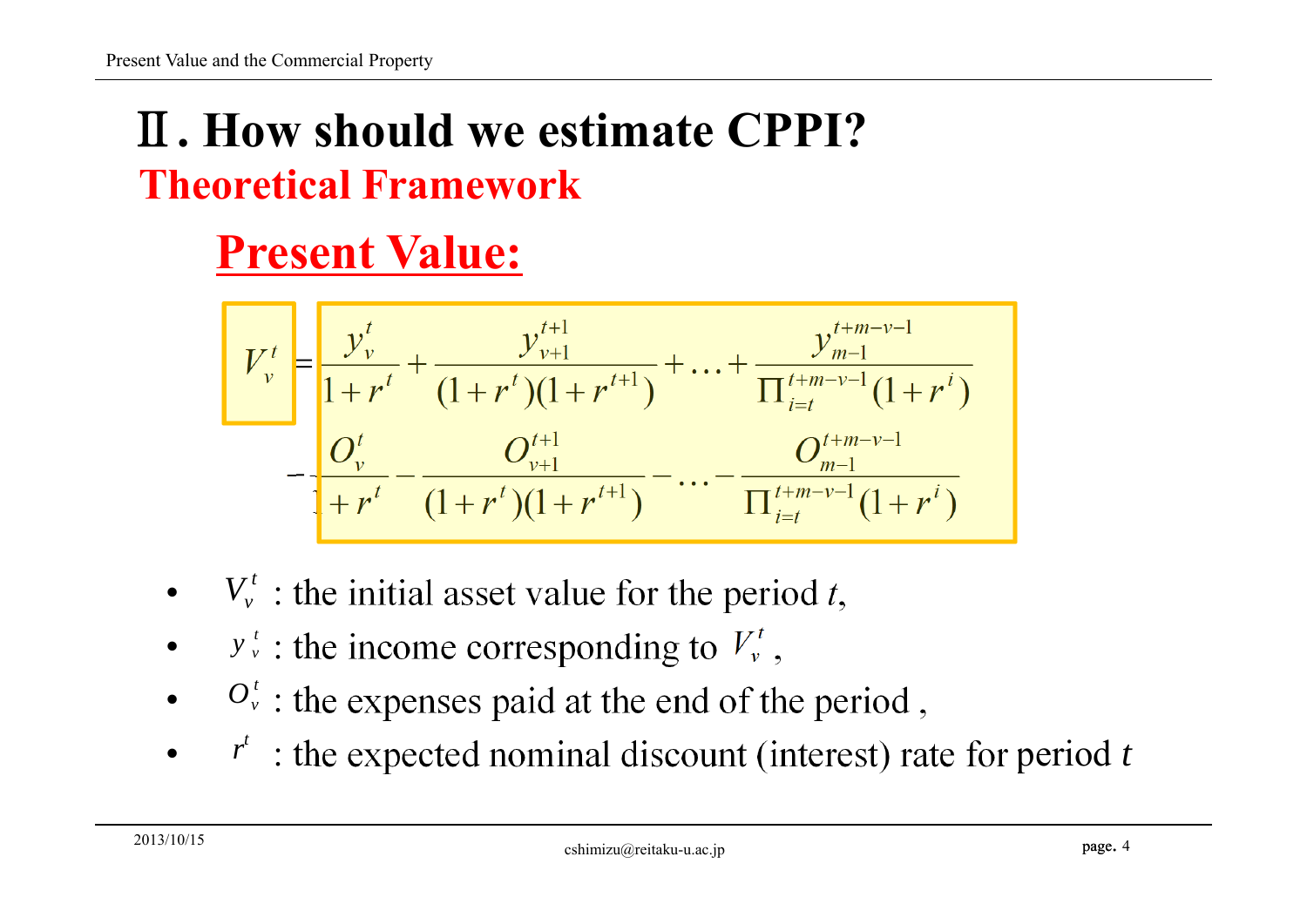## **Several methods of CPPI estimation.**

- $\bullet$  Methods based on commercial property sales transactions over time. Variants of this method include *the repeat sales methodology* and *hedonic regression methods*.
- $\bullet$  Methods based on observing published share prices for *property stocks* or REITs (Real Estate Investment Trusts) in order to estimate the asset value of the property.
- $\bullet$  Methods based on capitalizing the *Net Operating Income*  (NOI) of a building trust.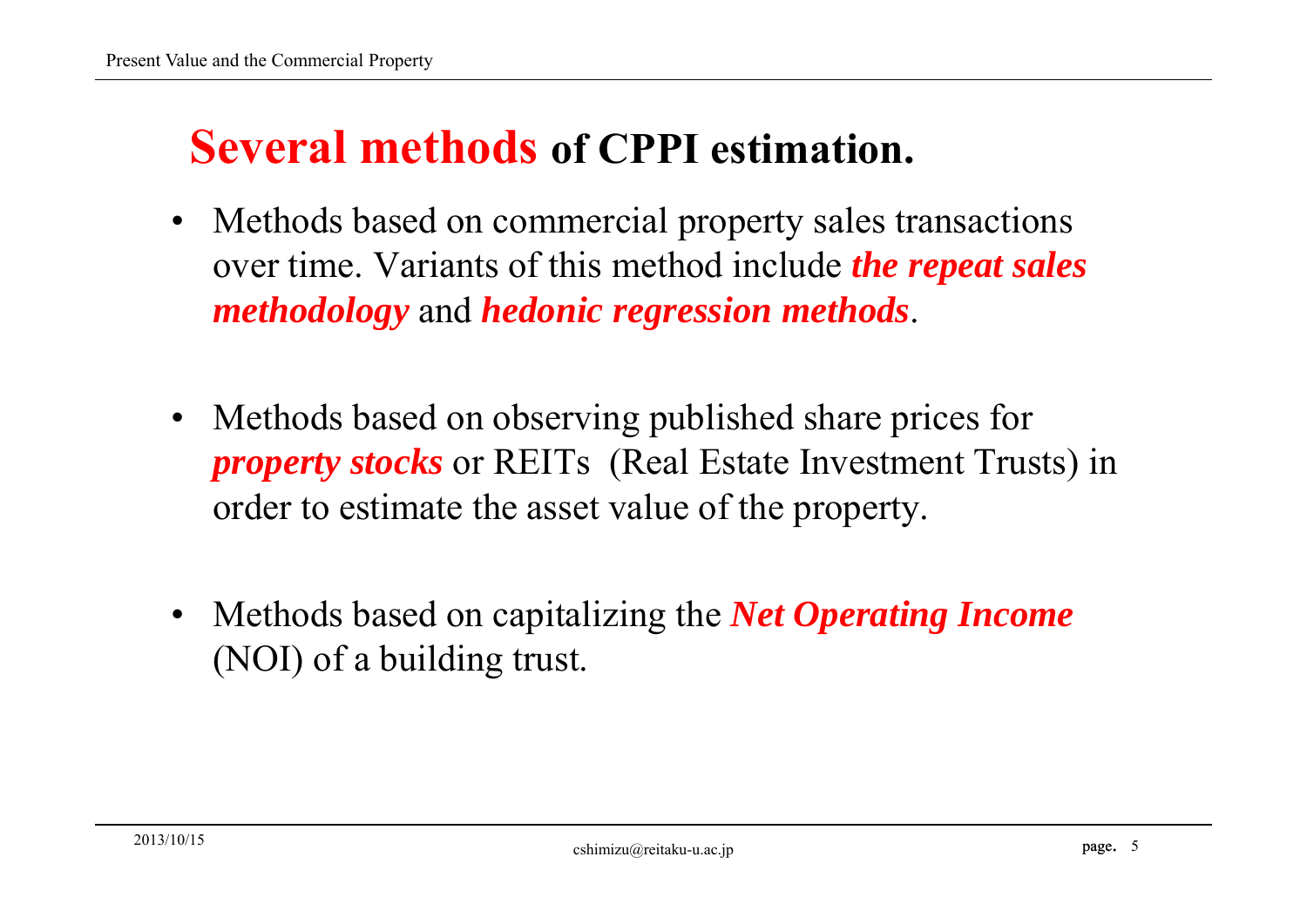### Problems Stock Based Indexes

- $\bullet$  The stock market valuation of a commercial property REIT that has a constant portfolio of *properties does not provide a constant quality price for the fixed assets* in that portfolio due to the depreciation of the structures in the portfolio.
- For national income accounting purposes, *a decomposition of the asset value of a REIT into its structure and land components* is required and the stock market valuation cannot provide this breakdown.→**Diewert's Presentation**
- • Stock market valuations will generally be *too volatile for statistical agency purposes*. The stock market price of a REIT will typically over react to daily news about macroeconomic events.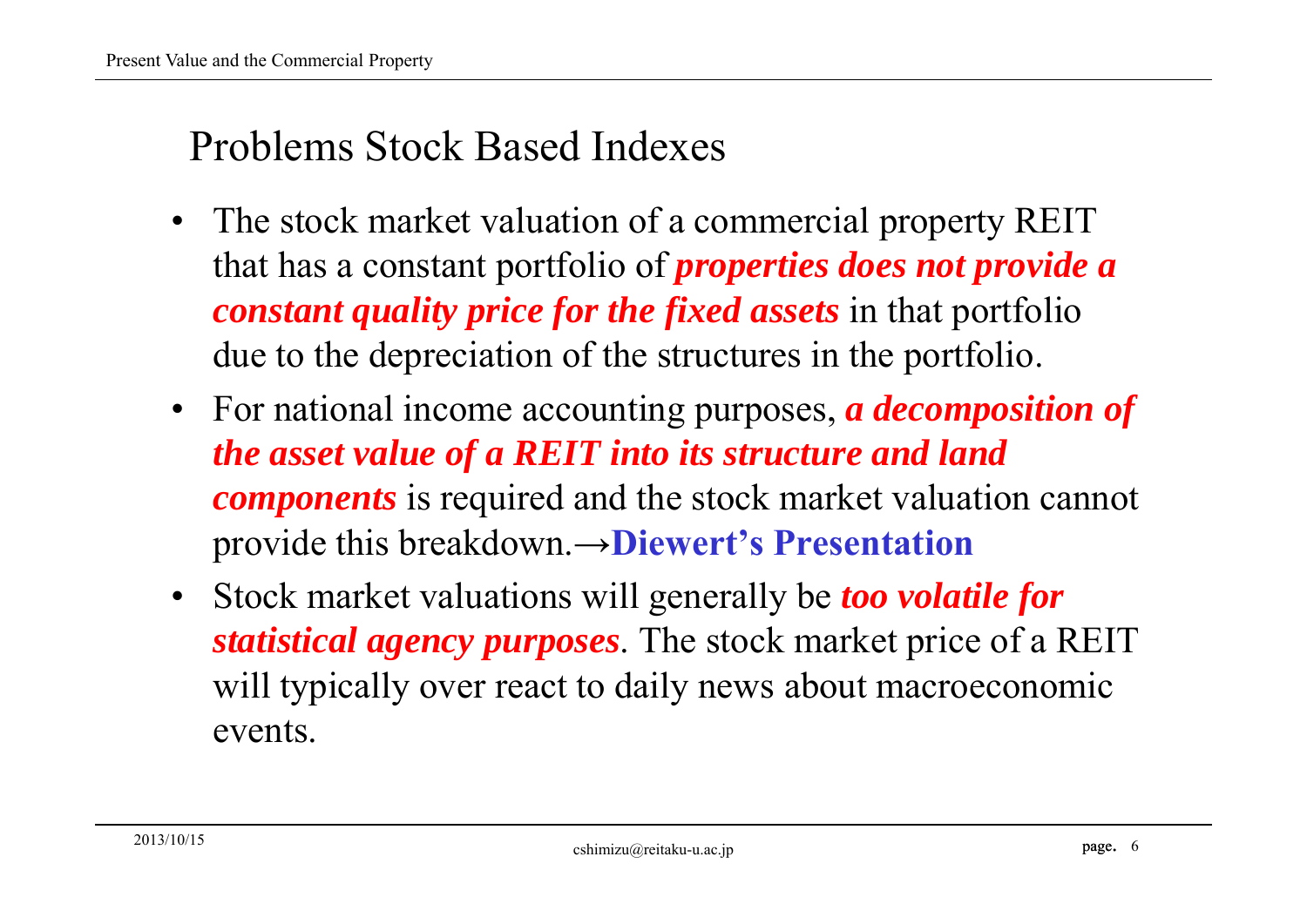### *The most useful method for CPPI*

- $\bullet$  *Thus in our view, the most useful method for obtaining constant quality prices for commercial properties is the capitalization of net operating income method*.
- Appraisal Based Indexes diverged significantly from the market price levels and could not detect the turning point of property price changes in Japanese Bubble period.
- •**<sup>→</sup>Smoothing problem or Valuation Error Problem.**
- •**(Nishimura and Shimizu (2003), Shimizu and Nishimura (2006), (2007)**
- $\bullet$  **How can we estimate market based CPPI using Net Operating Income or NOI?**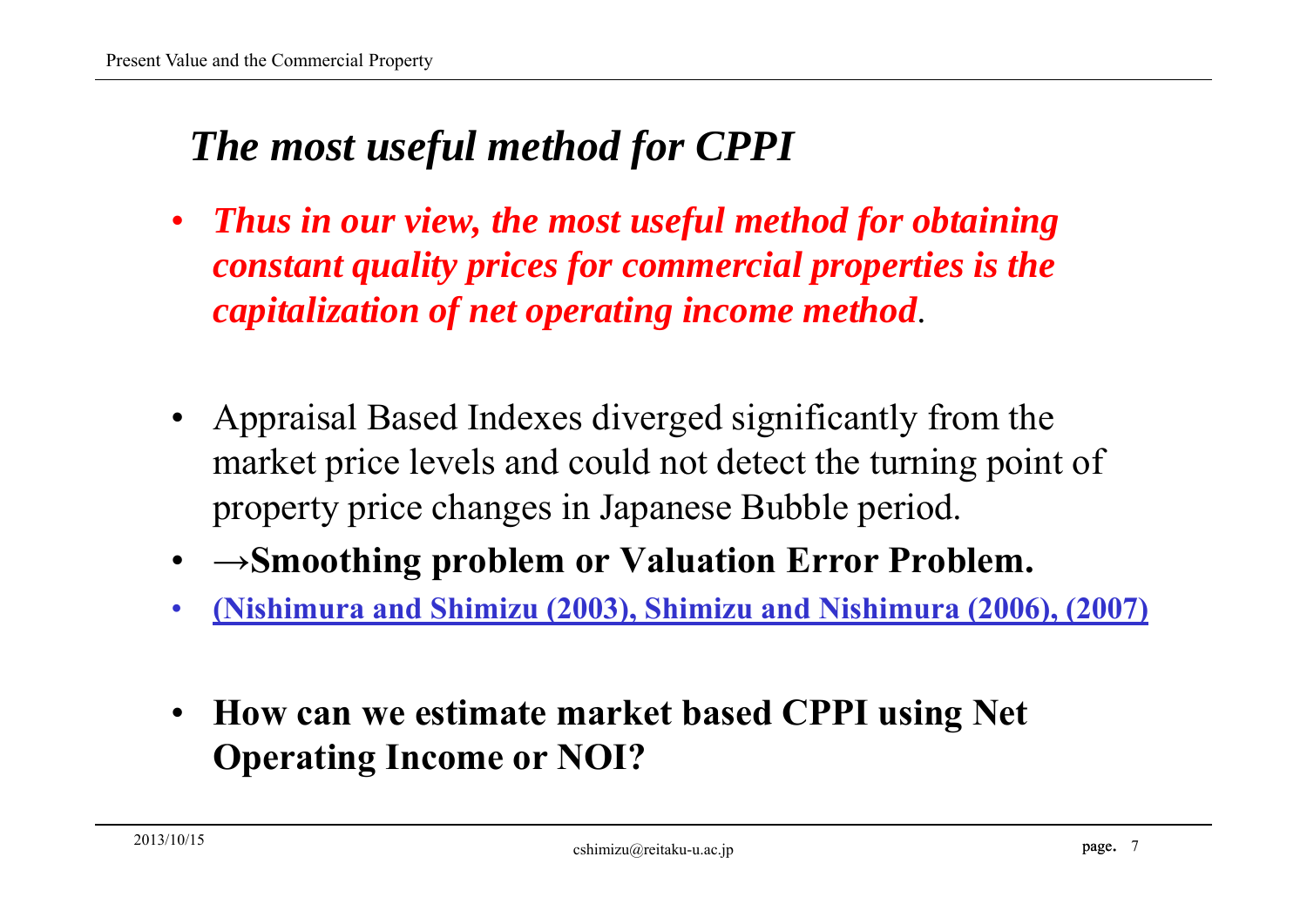# **Data: Tokyo metropolitan area: 2001-2010**

#### **Transaction price**

|                                            | Mean     | <b>Std Dev</b> | Min    | Max        |
|--------------------------------------------|----------|----------------|--------|------------|
| <b>Transaction data (559 Observations)</b> |          |                |        |            |
| $V'$ : Transaction price (million yen)     | 7.229.37 | 11.110.93      | 324.00 | 110,000.00 |

#### **NOI(***Y* **) , Appraisal Prices and & Rent-Price ratio**

|                                                               | Mean     | Std.Dev   | Min    | Max        |
|---------------------------------------------------------------|----------|-----------|--------|------------|
| NOI, Appraisal price and NOI Price ratio (4,926 Observations) |          |           |        |            |
| $yA$ : Net Operating Income (Rent - Operating<br>Expenditure) | 413.06   | 501.45    | 15.68  | 5,268.89   |
| $V^A$ : Appraisal price (million yen)                         | 8,472.32 | 11,816.94 | 323.00 | 138,000.00 |
| $r^A$ : $y / V^A$ ratio                                       | 5.40     | 1.18      | 2.02   | 11.04      |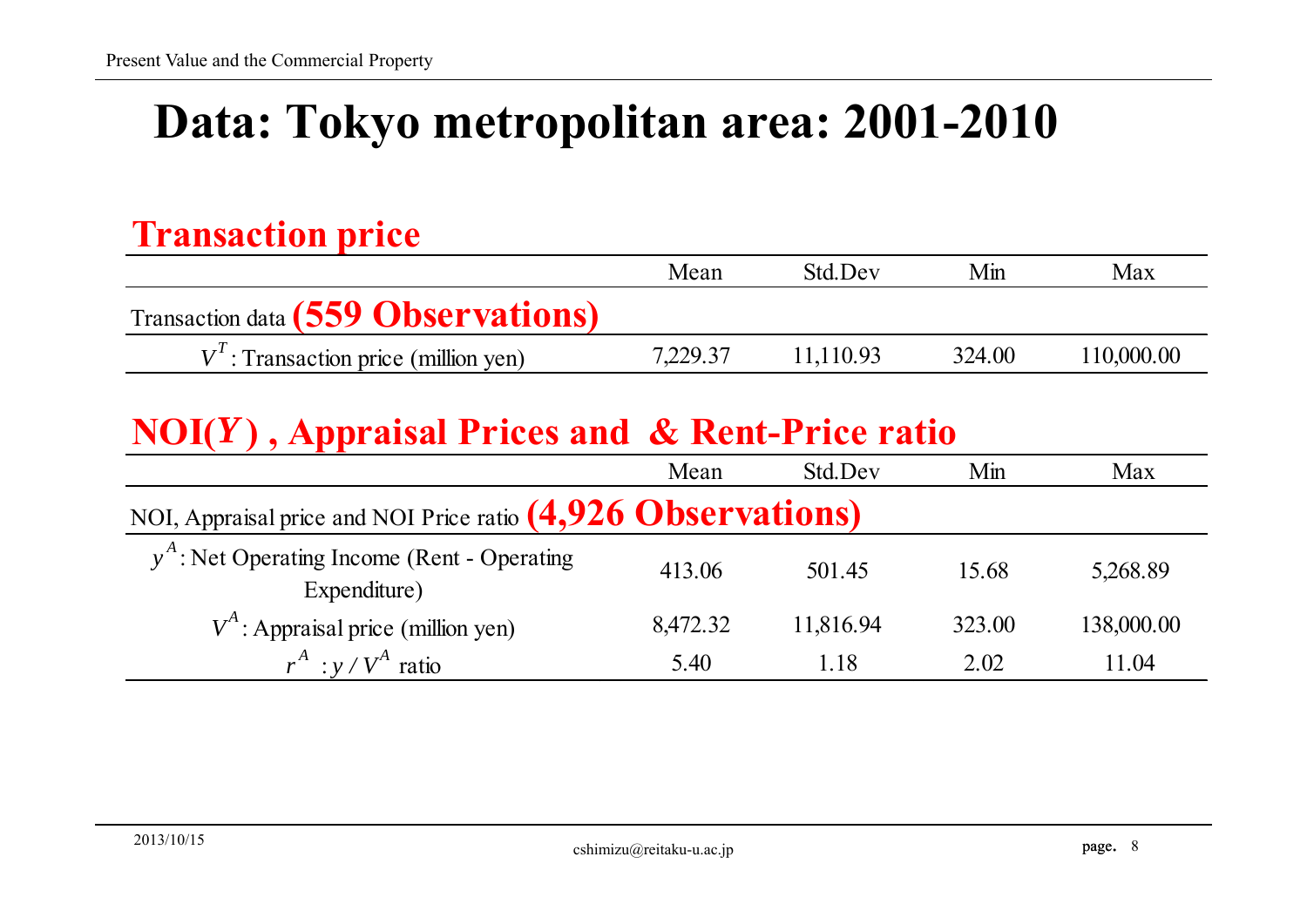### **Empirical Model : Hedonic model for rent, price and discount rate**

 $\int_{0}^{t}$  1 n  $y_{it} = \alpha_0 + \sum_{j} (\alpha_j) X_{ij} + \sum_{j} \nu_j D_j + \nu_{1i}$ *J T* $y_{it} = \alpha_0 + \sum \alpha_j X_{ij} + \sum v_t D_t + v_t$  $\ln V_{it} = \beta_0 + \sum \beta_i K_{ij} + \sum \xi_i D_i + \nu_{2i}$ *J T*  $V_{it} = \beta_0 + \sum \beta_i K_{ij} + \sum \xi_i D_i + V$  $\ln(y_{it} / V_{it}) = (\alpha_0 - \beta_0) + \sum_{i} (\alpha_j - \beta_j) X_{ij} + \sum_{i} (V_t - \xi_t) D_t + (V_{1i} - V_{2i})$ *J T*  $y_{it}$  /  $V_{it}$  ) =  $(\alpha_0 - \beta_0) + \sum_{i} (\alpha_j - \beta_j) X_{ij} + \sum_{i} (V_t - \xi_t) D_t + (V_{1i} - V_{1i})$  $t \rightarrow t$ <sup>*t*</sup> *t i Tj j ij J* $\ln r_{it} = (\alpha_0 - \beta_0) + \sum (\alpha_j - \beta_j) X_{ij} + \sum (\nu_t - \xi_t) D_t + \varepsilon_i$ **Appraisal Price Model NOI Model Discount rate Model**

$$
(\alpha_j - \beta_j) = \frac{\partial \ln y_{it}}{\partial x_{ij}} - \frac{\partial \ln p_{it}}{\partial x_{ij}}
$$

*X*: Characteristics of property *D*: Time Dummy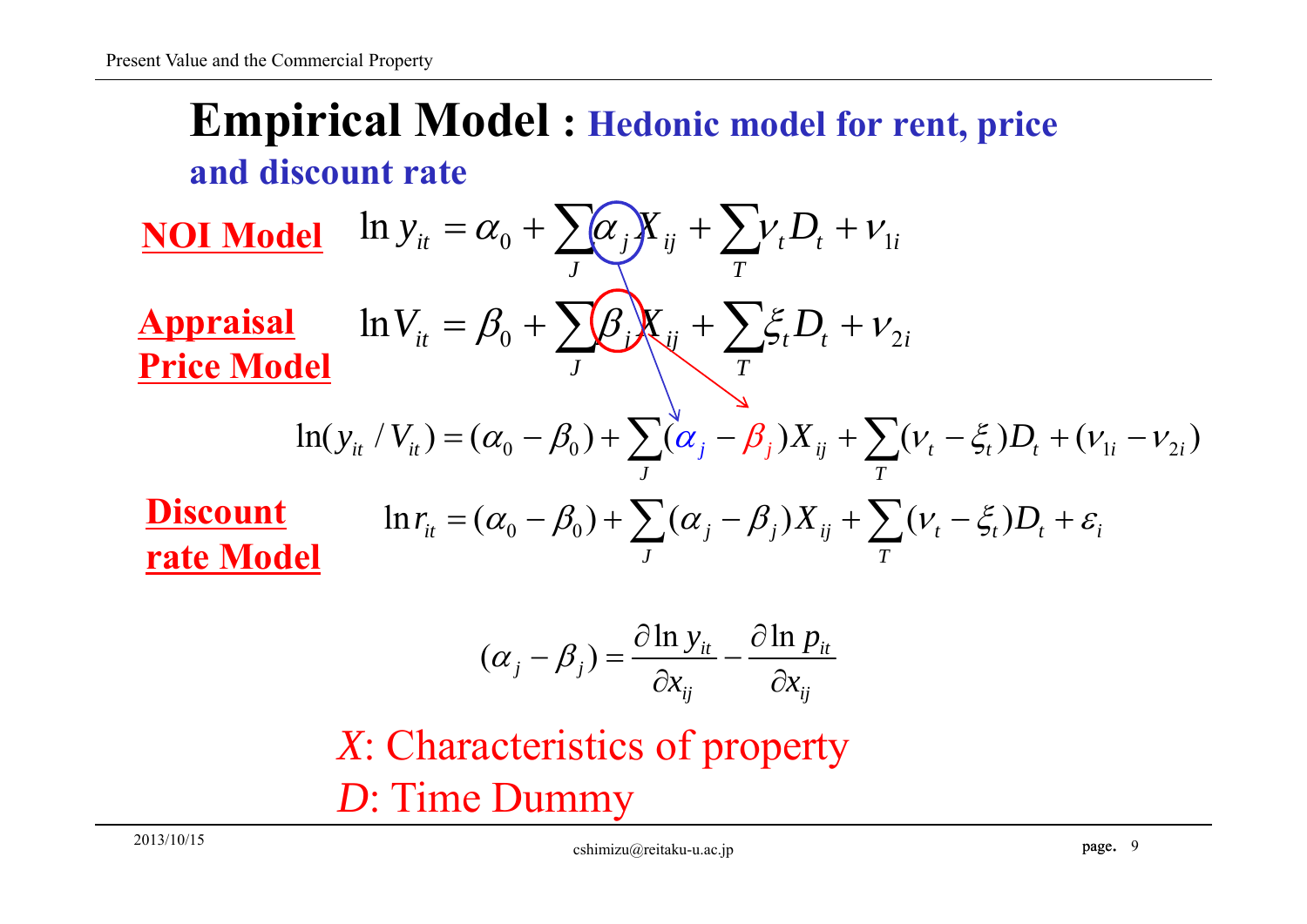### **Estimation result of hedonic equation: Income, Price and Discount rate**

|                                                                                                                                                  | Model. $y_A$                                        |                                                         | Model $V_{A3}$                                   |                                           | Model $r_A$ |                                              |                                           |                                  |                                              |
|--------------------------------------------------------------------------------------------------------------------------------------------------|-----------------------------------------------------|---------------------------------------------------------|--------------------------------------------------|-------------------------------------------|-------------|----------------------------------------------|-------------------------------------------|----------------------------------|----------------------------------------------|
|                                                                                                                                                  | $\alpha$ : Coef                                     | std err                                                 | $\beta$ : Coef                                   | std err                                   |             | Cost                                         | std err                                   |                                  | $\alpha$ – $\beta$                           |
| Constant<br>$S:$ Floor space $(m^2)$<br>$A:$ Age of Building (years)<br>$H$ : Number of stories (stories)<br>$TS$ : Time to the nearest station: | 11.057<br>0.006<br>$-0.006$<br>$-0.001$<br>$-0.004$ | ***<br>0.130<br>0.003<br>***<br>0.001<br>0.002<br>0.005 | 13.614<br>0.002<br>$-0.009$<br>0.006<br>$-0.018$ | 0.117<br>0.003<br>0.001<br>0.002<br>0.004 | ***<br>***  | 2.557<br>0.005<br>0.003<br>$-0.007$<br>0.014 | 0.078<br>0.002<br>0.001<br>0.001<br>0.003 | ***<br>**<br>$***$<br>***<br>*** | 2.557<br>0.005<br>0.003<br>$-0.007$<br>0.014 |
| (mimutes)<br><i>TT</i> : Travel Time to Central<br><b>Business District (minutes)</b>                                                            | $-0.015$                                            | ***<br>0.006                                            | $-0.023$                                         | 0.005                                     | ***         | 0.008/                                       | 0.003                                     | ***                              | Q.008/                                       |
| $LD_k$ $(k=0,,K)$                                                                                                                                | Yes: Census                                         |                                                         | Yes: Census                                      |                                           |             | Yes: Census                                  |                                           |                                  |                                              |
| $TD_q$ $(q=0,,Q)$                                                                                                                                | Yes                                                 |                                                         | Yes                                              |                                           |             | Yes                                          |                                           |                                  |                                              |
|                                                                                                                                                  | 0.773                                               |                                                         | 0.889                                            |                                           |             | 0.672                                        |                                           |                                  |                                              |
|                                                                                                                                                  | 4,926                                               |                                                         | 4,926                                            |                                           |             | 4,926                                        |                                           |                                  |                                              |

 $*P<.01$ ,  $*P<.0.05$ ,  $***<.0.01$ 

Note: The dependent variable in each case is the log of the price.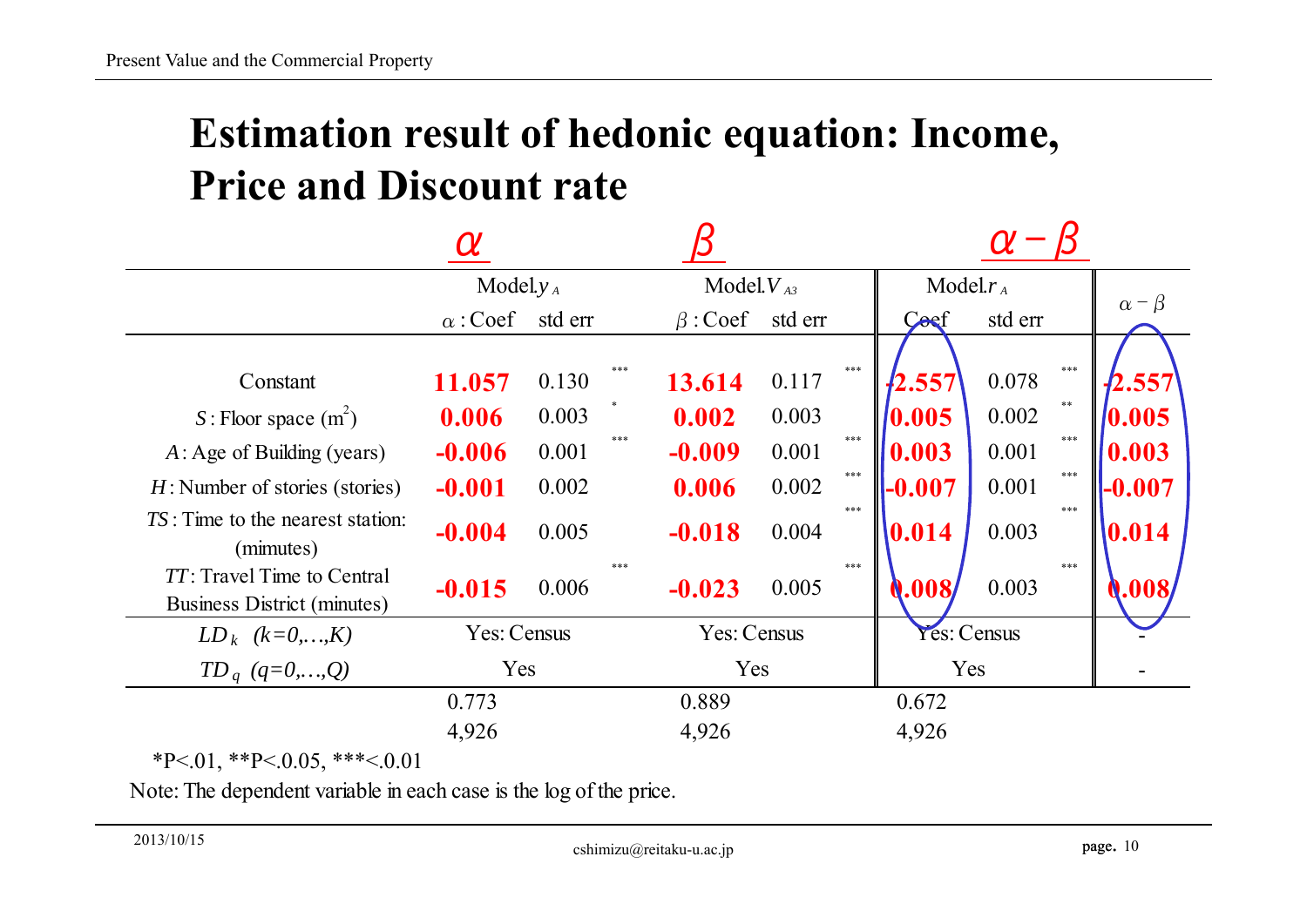### **Appraisal Price, Rent and Discount Rate**

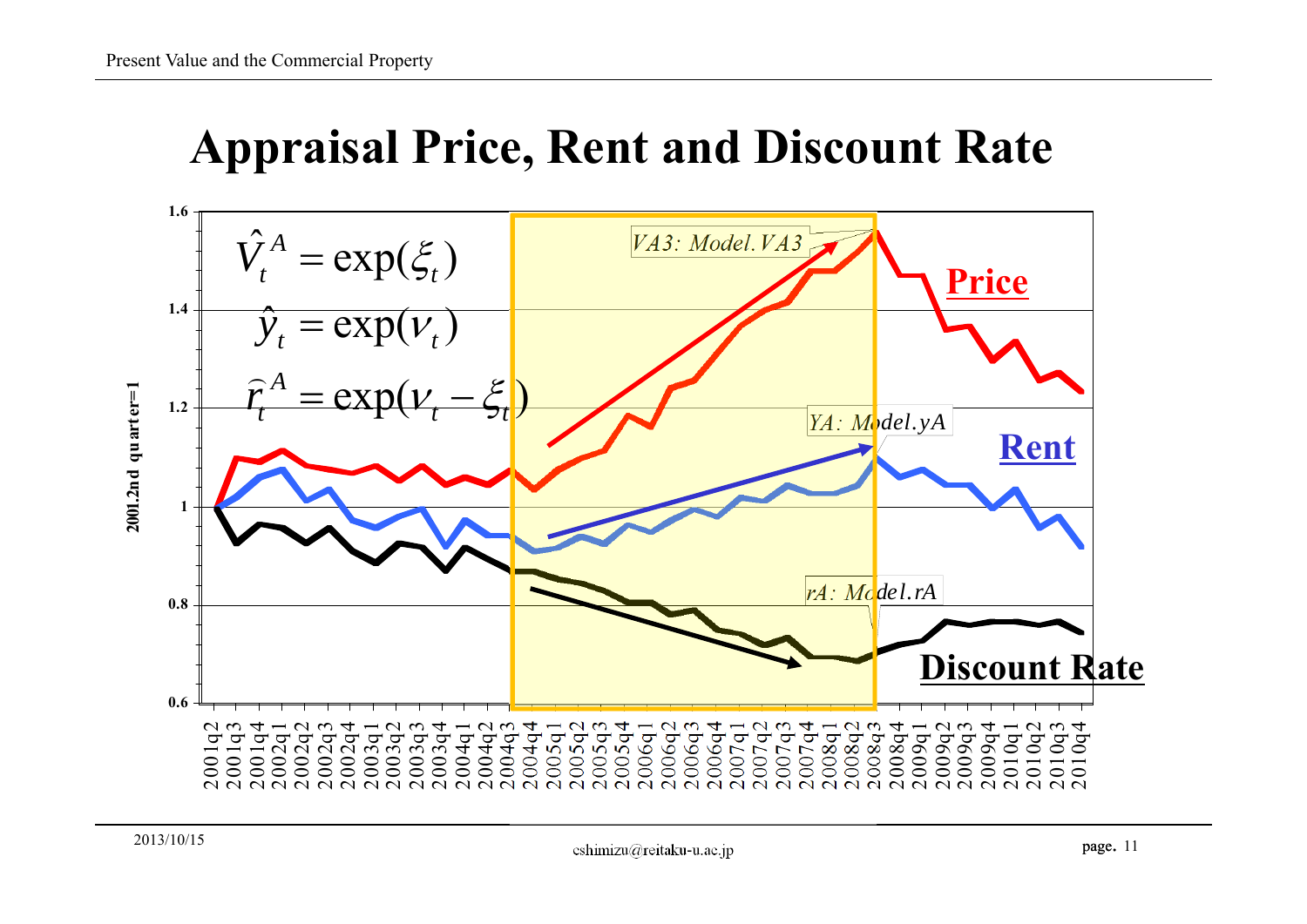### **Stickiness (Rigidity) of Appraisal Value = Smoothing**



- •**Rigidity of Discount Rate(***r***).**
- •**Rigidity of Rent(***y***).**
- • Shimizu C., K.G. Nishimura and T. Watanabe (2010), Residential Rents and Price Rigidity: Micro Structure and Macro Consequences, *Journal of Japanese and International Economy,* Vol.24, pp.282-299.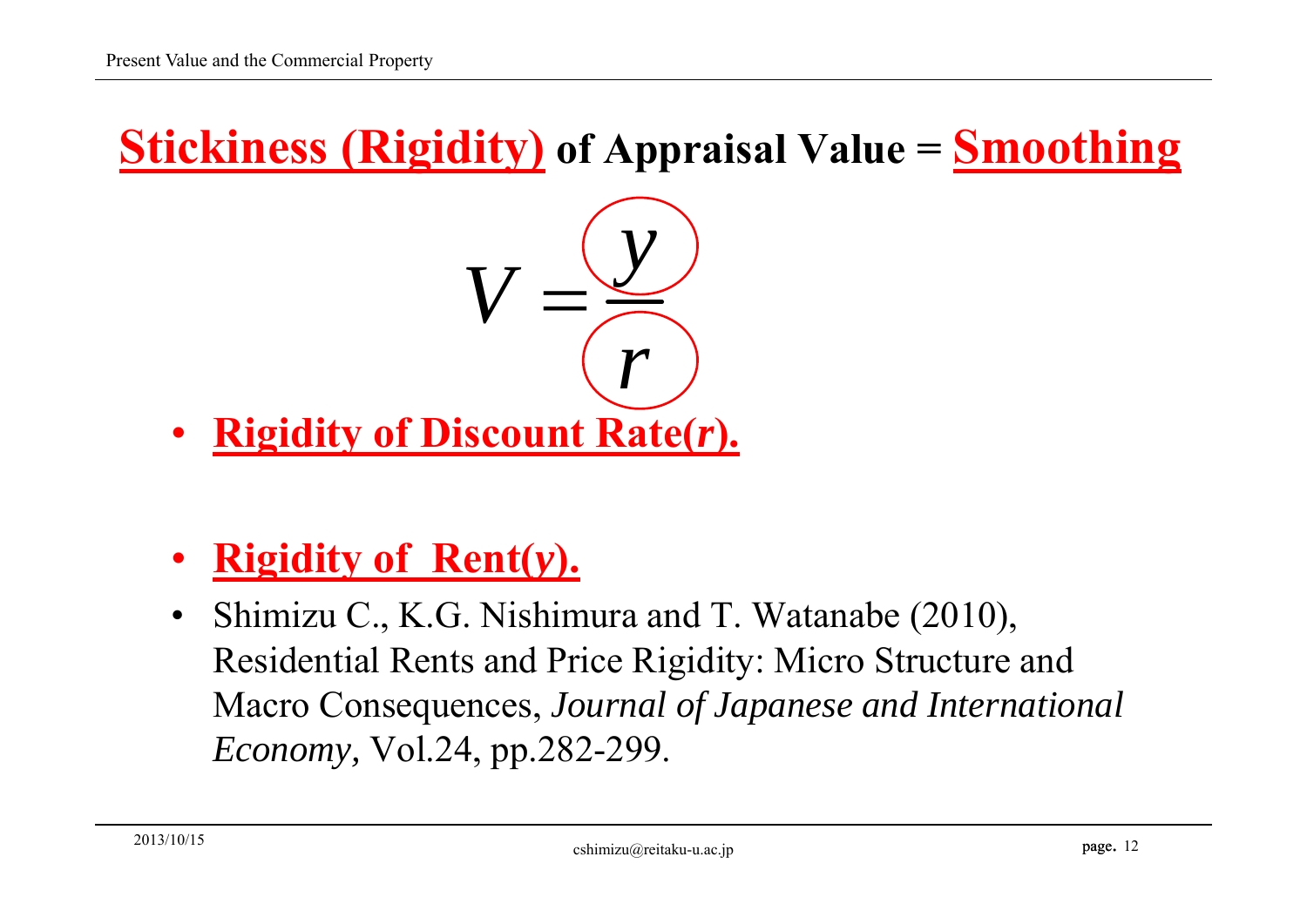



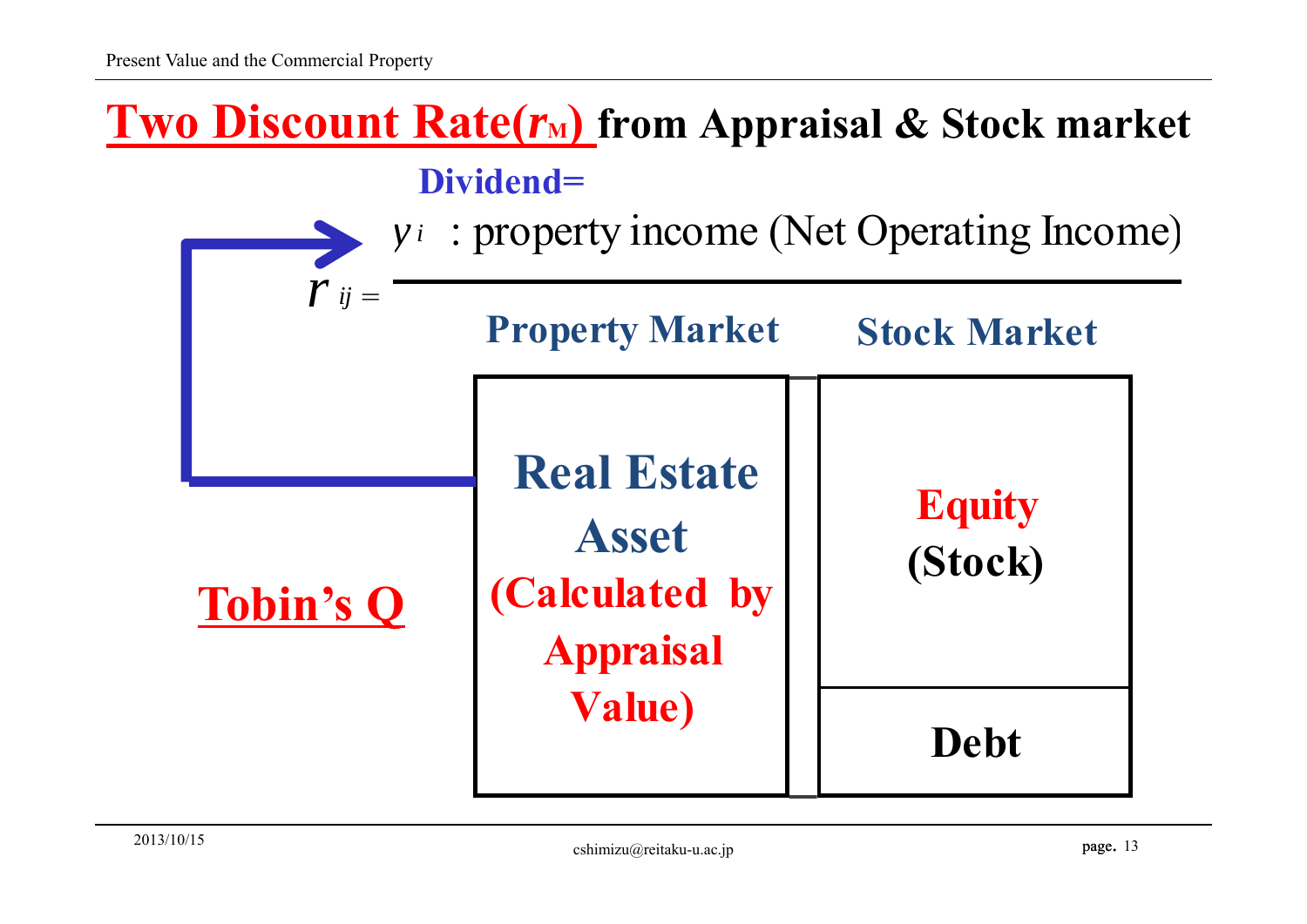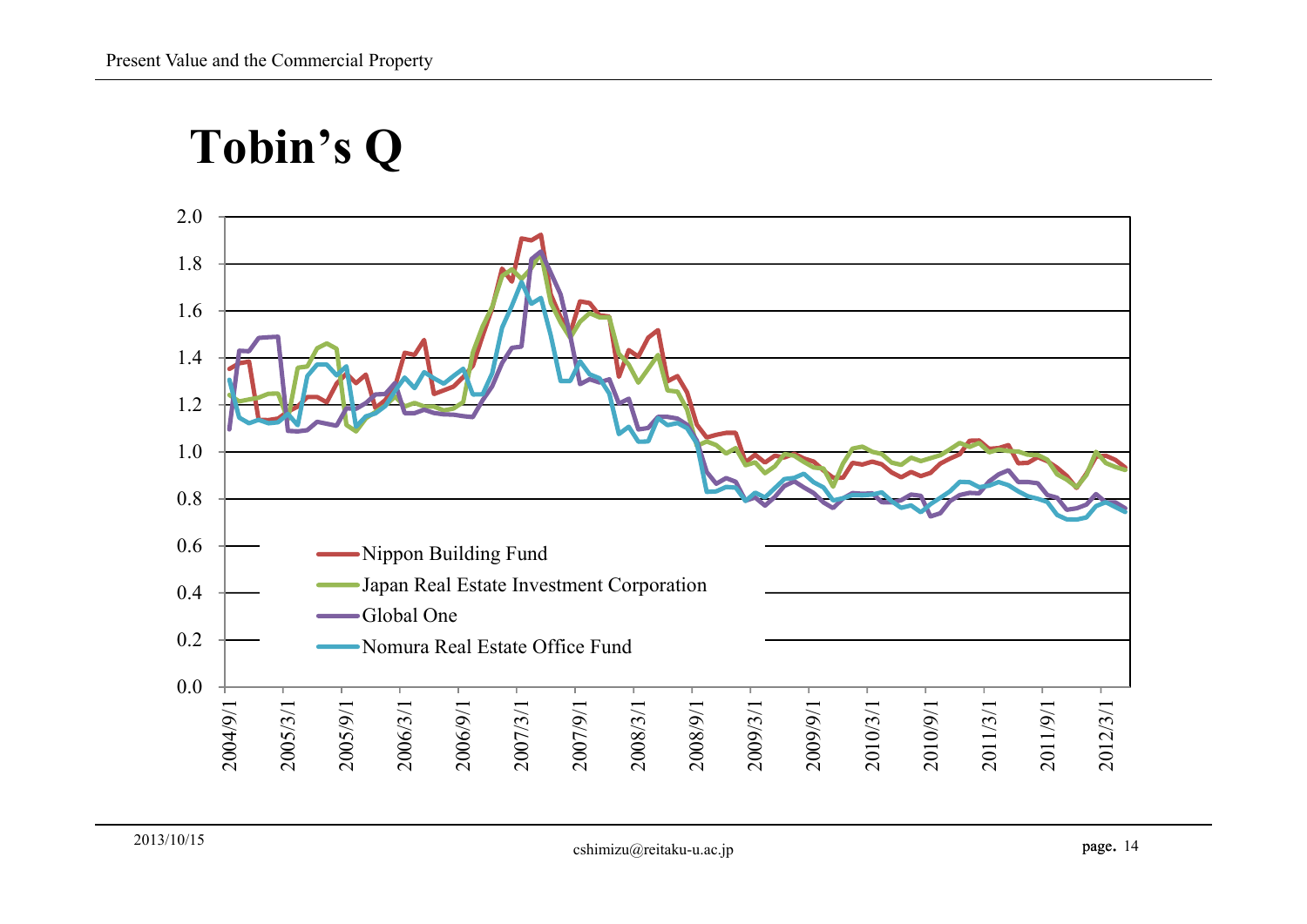### **Tobin's q relative to the average**

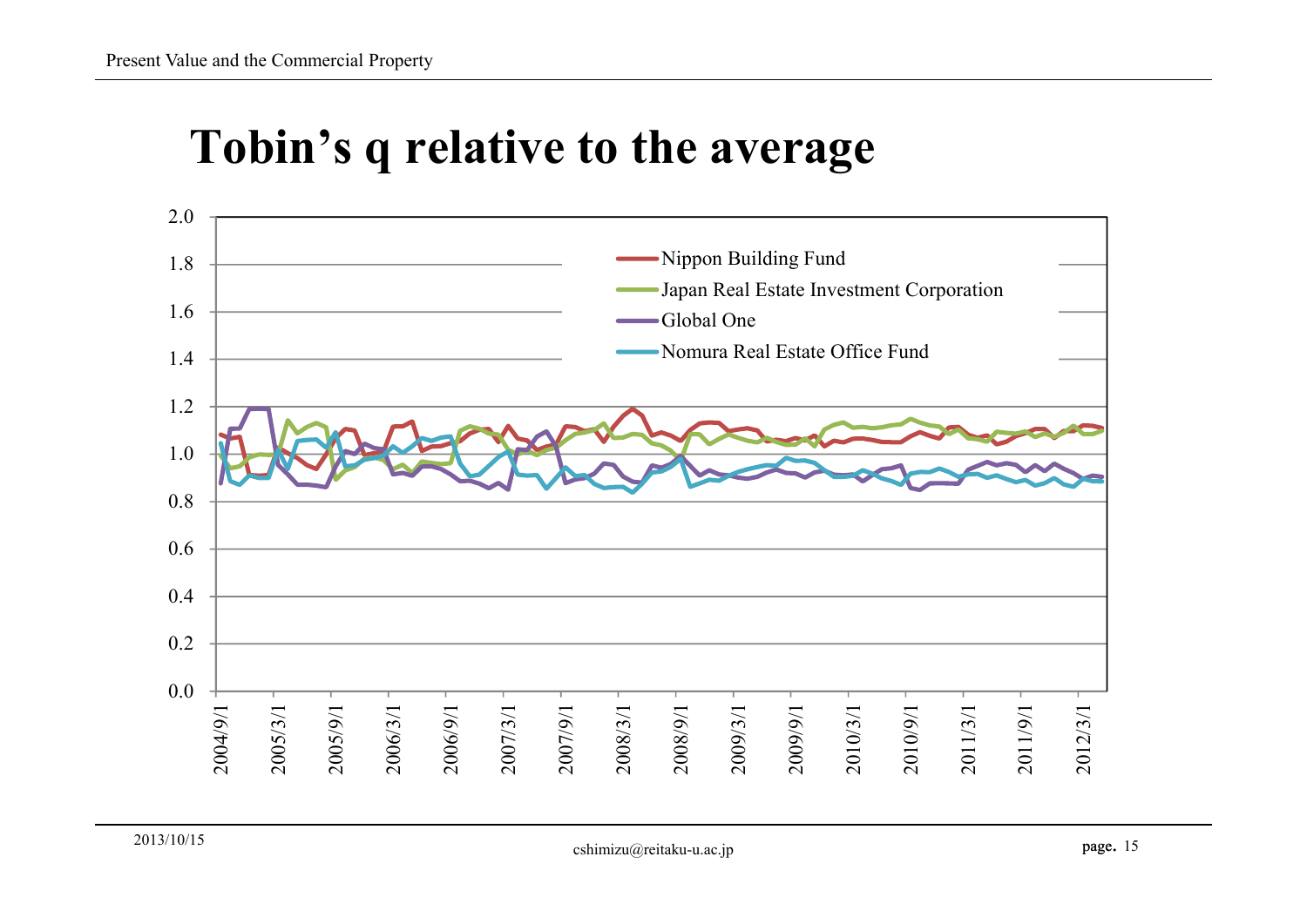

### **Trend of Rent / Price ratio: %**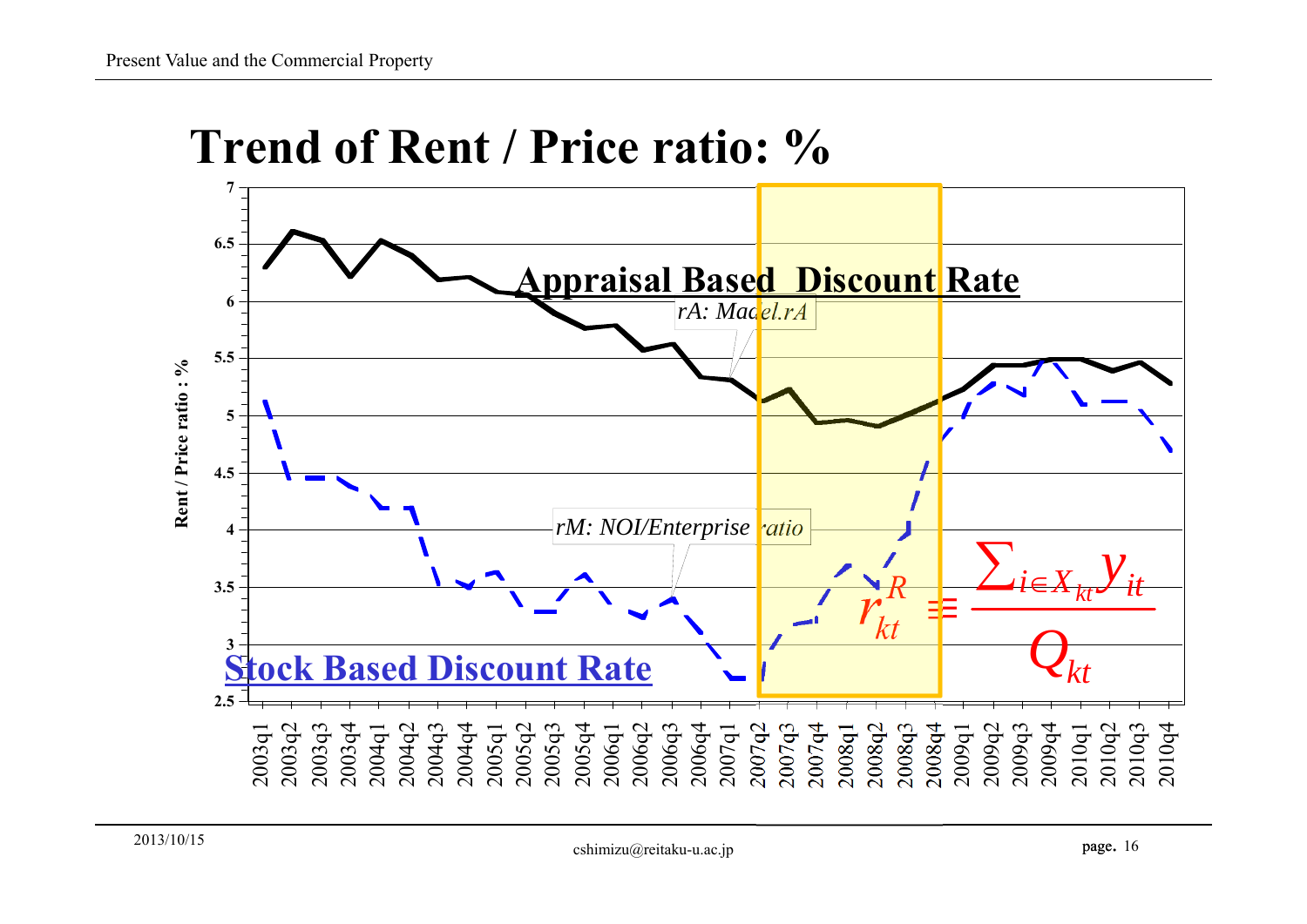## **Discount Rate and Risk Premium: %**

Gordon (1959):

$$
r=i+\rho-\delta
$$

- $i$  the investment return on safe assets,
- $\rho$  the risk premium with respect to property investments,
- $\delta$  the anticipated growth rate of property income  $(y)$ .
- • **Risk premium:** <u>**Risk premium:**  $\rho = r + \delta - i$ </u> Geometric Mean of income Discount Rate JGB (10 year)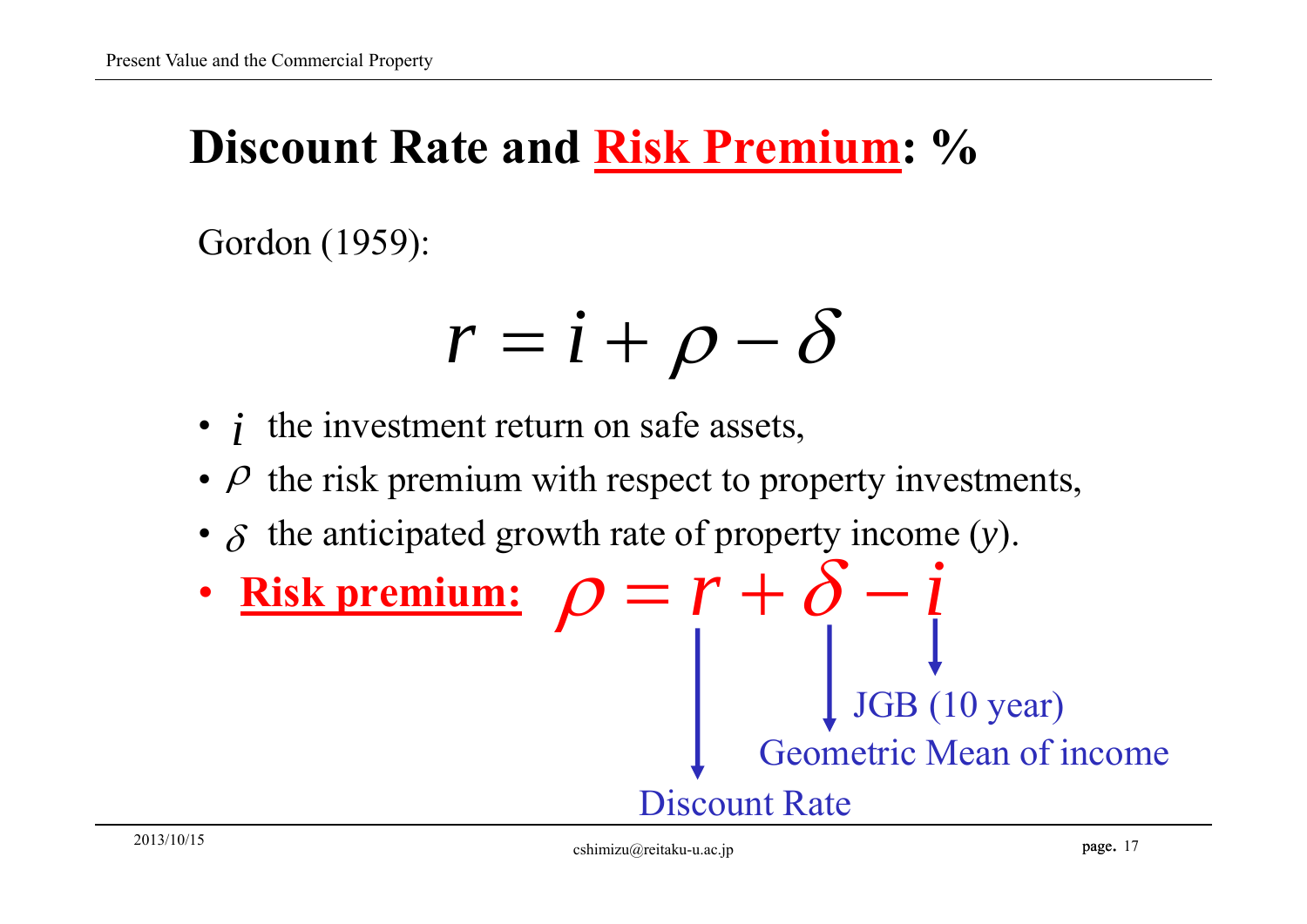## **Trend of Risk Premium: %**

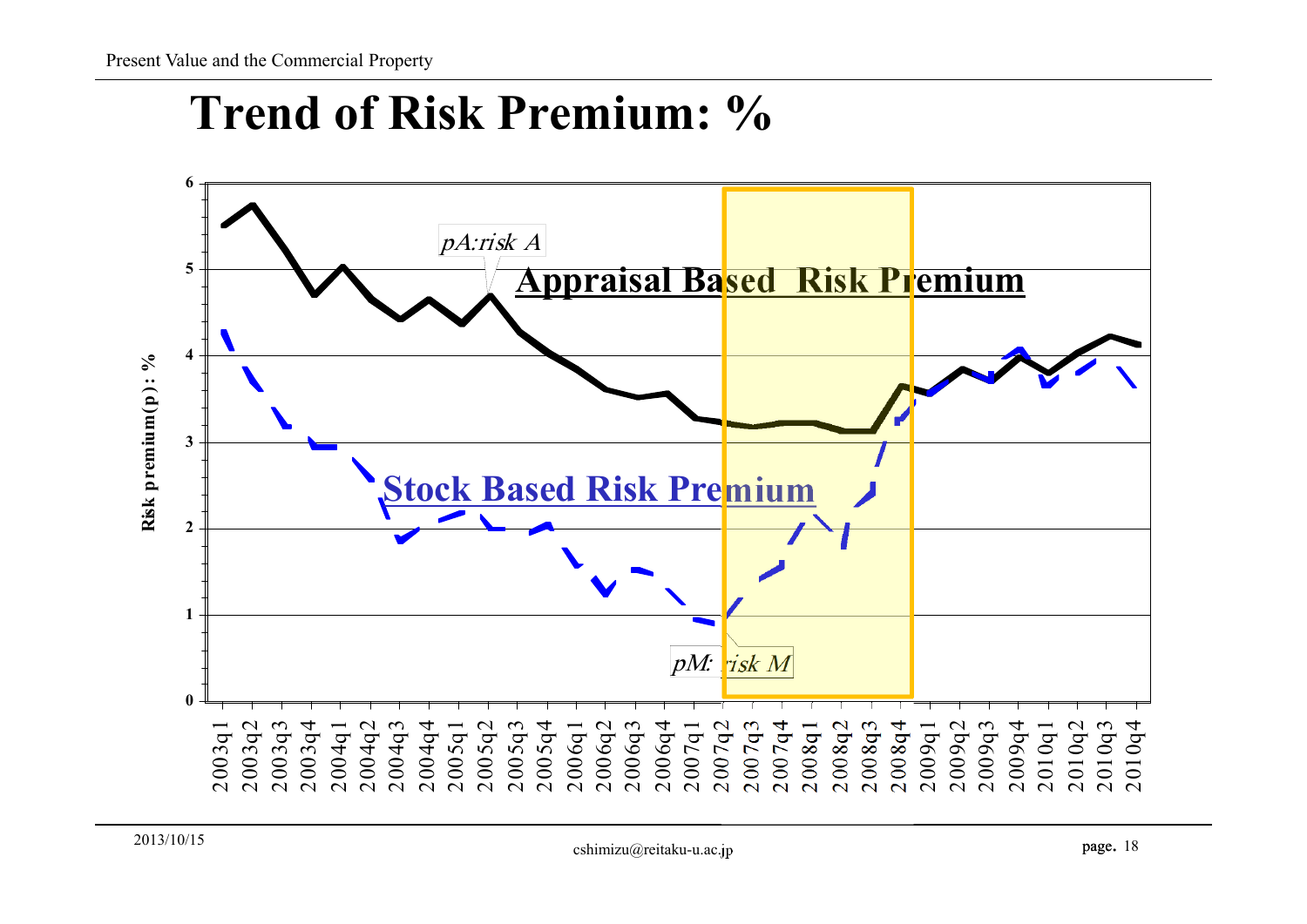### **Trend of Market Rent and Appraisal Rent Indexes**

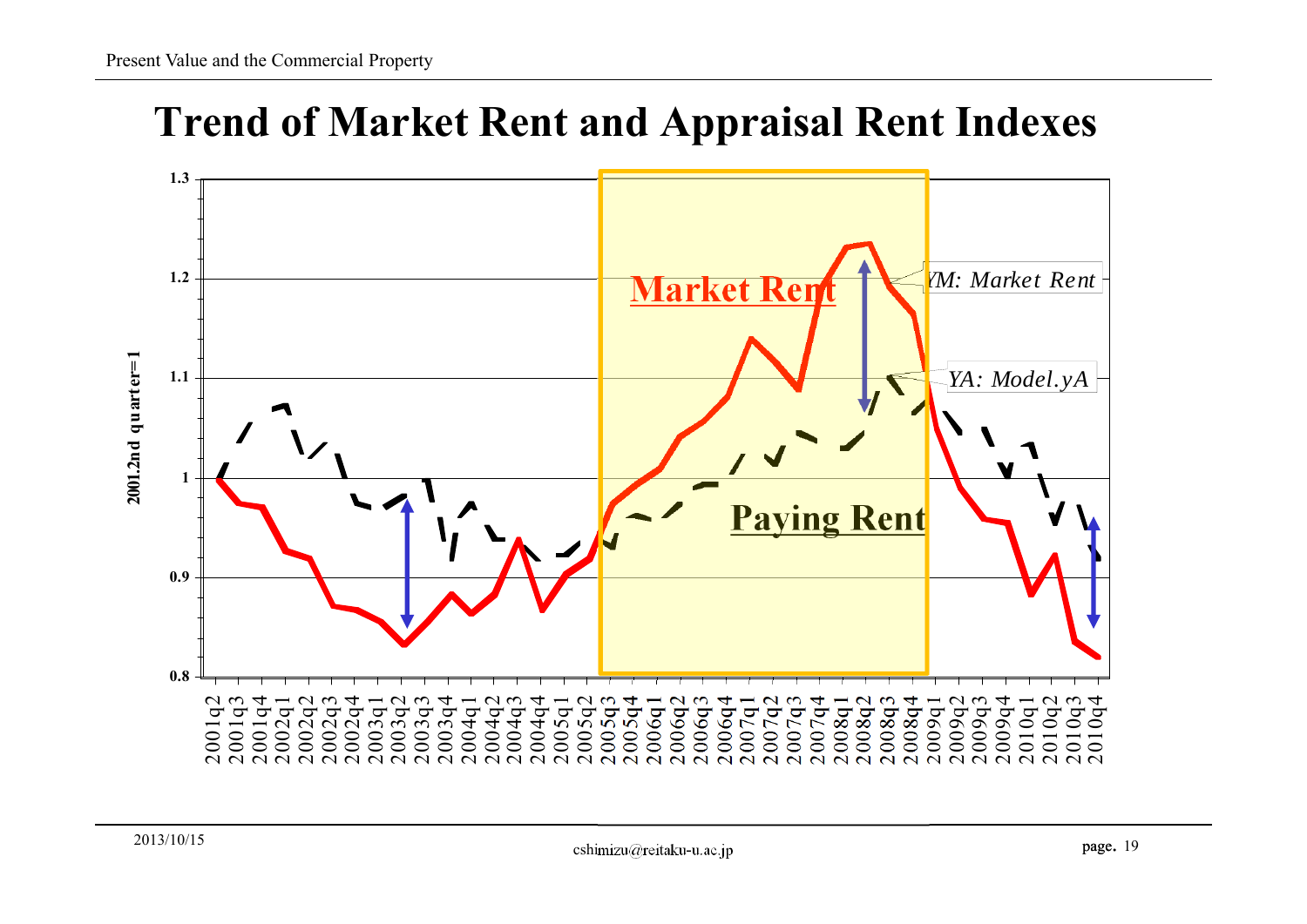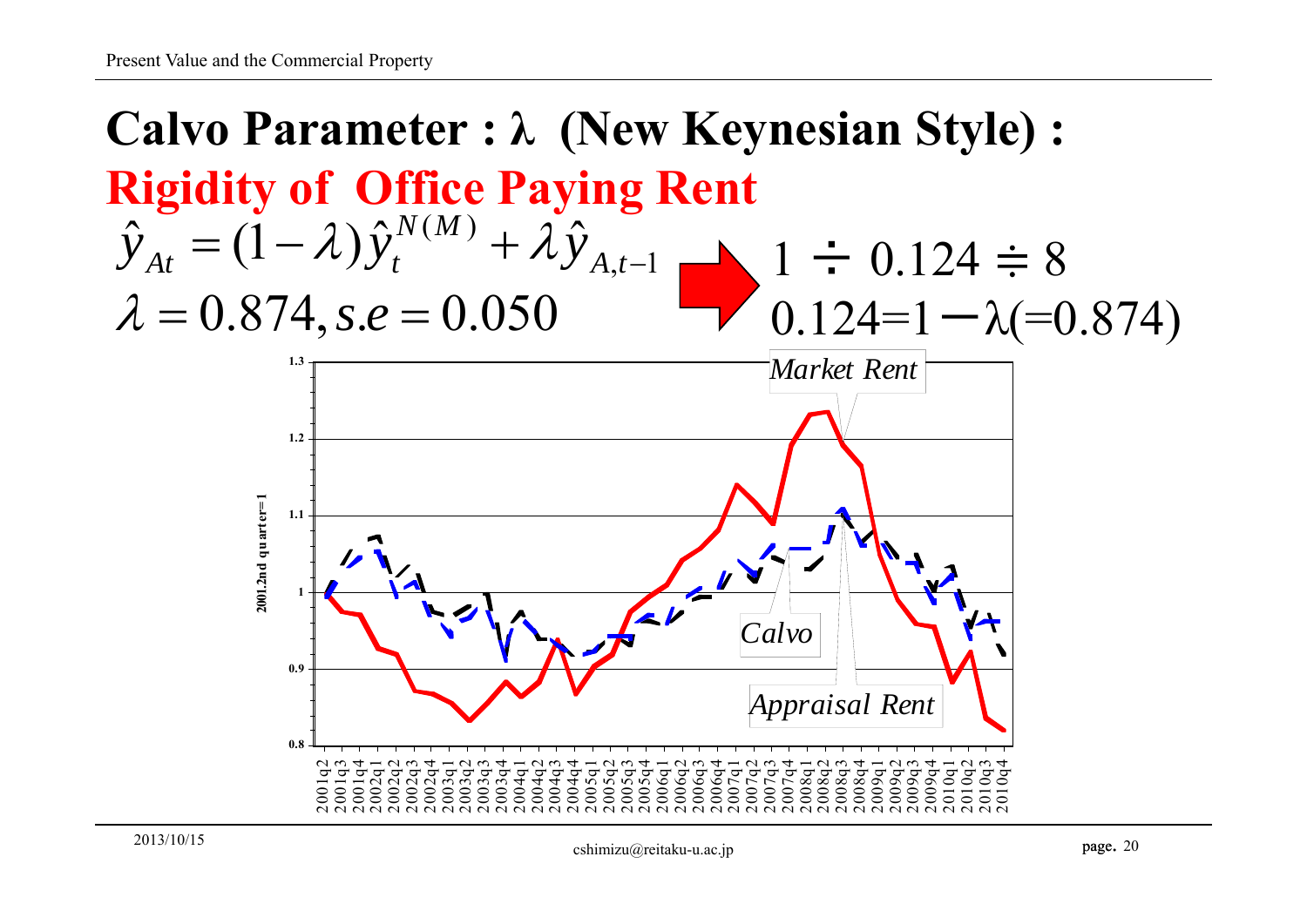### **Trend of New Present Value & Appraisal Indexes**

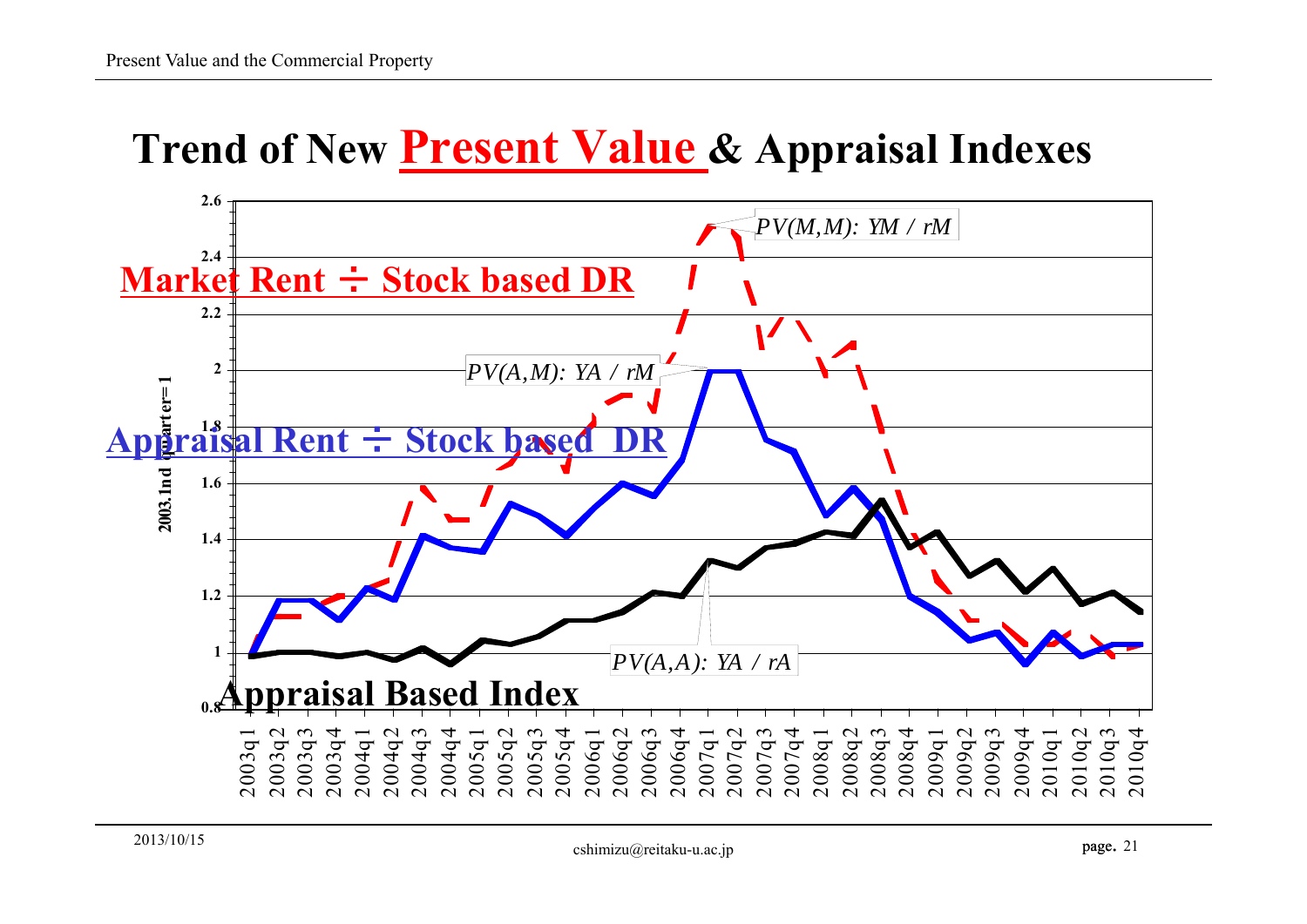# **Conclusion: Issues in conducting of Commercial Property Price Indexes**

- • Setting of discount rate for property appraisals must be performed in light of market data. In terms of **the reasons that smoothing and lags** occur with property prices determined using the capitalization method, it has become clear there are problems **in the setting of discount rate(or risk premiums)**.
- Price indexes must be explicitly defined: do they measure **investor-observed market values(PV(A,M))**, or do they measure **potential market values(PV(M,M))**?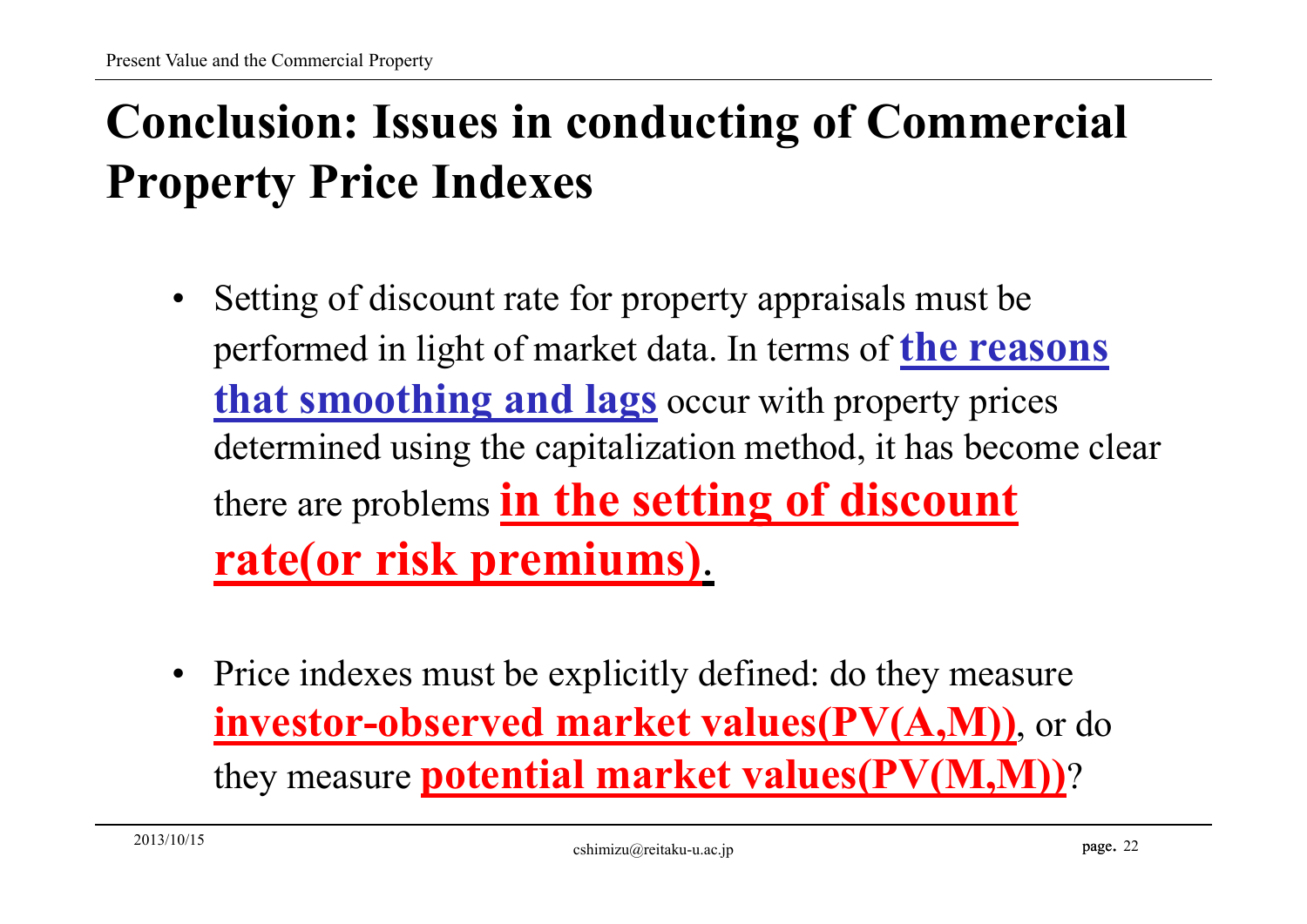| Соннистеми в горенту в нее вногивают не баран.   |                                                                  |                                                        |              |             |                     |  |
|--------------------------------------------------|------------------------------------------------------------------|--------------------------------------------------------|--------------|-------------|---------------------|--|
| <b>Survey</b>                                    | Organisation                                                     | <b>Type1</b><br>Type2                                  |              | Frequency   | <b>Availability</b> |  |
| <b>Published Land Price</b><br>Survey            | The Ministry of Land,<br>Infrastructure, Transport<br>and Turism | <b>Price &amp;</b><br><b>Appraisal</b><br><b>Index</b> |              | Annually    | 1970                |  |
| Urban Land Index                                 | Japan Real Estate<br>Association                                 | <b>Appraisal</b>                                       | <b>Index</b> | Bi-annually | 1955                |  |
| <b>IPD Property Index</b>                        | <b>IPD:</b> Investment Property<br><b>Databank</b>               | <b>Appraisal</b><br><b>Index</b>                       |              | Monthly     | 2001                |  |
| <b>ARES JREIT</b><br>Property Index              | The Association for Real<br><b>Estate Securitization</b>         | <b>Appraisal</b><br><b>Index</b>                       |              | Quarterly   | 2001                |  |
| <b>MUTB-CBRE Real</b><br>Estate Investment Index | Mitsubishi-UFJ Trust Bank<br>& CB Richard Ellis                  | <b>Appraisa</b>                                        | <b>Index</b> | Yearly      | 1968                |  |

### **Commercial Property Price Information in Japan.**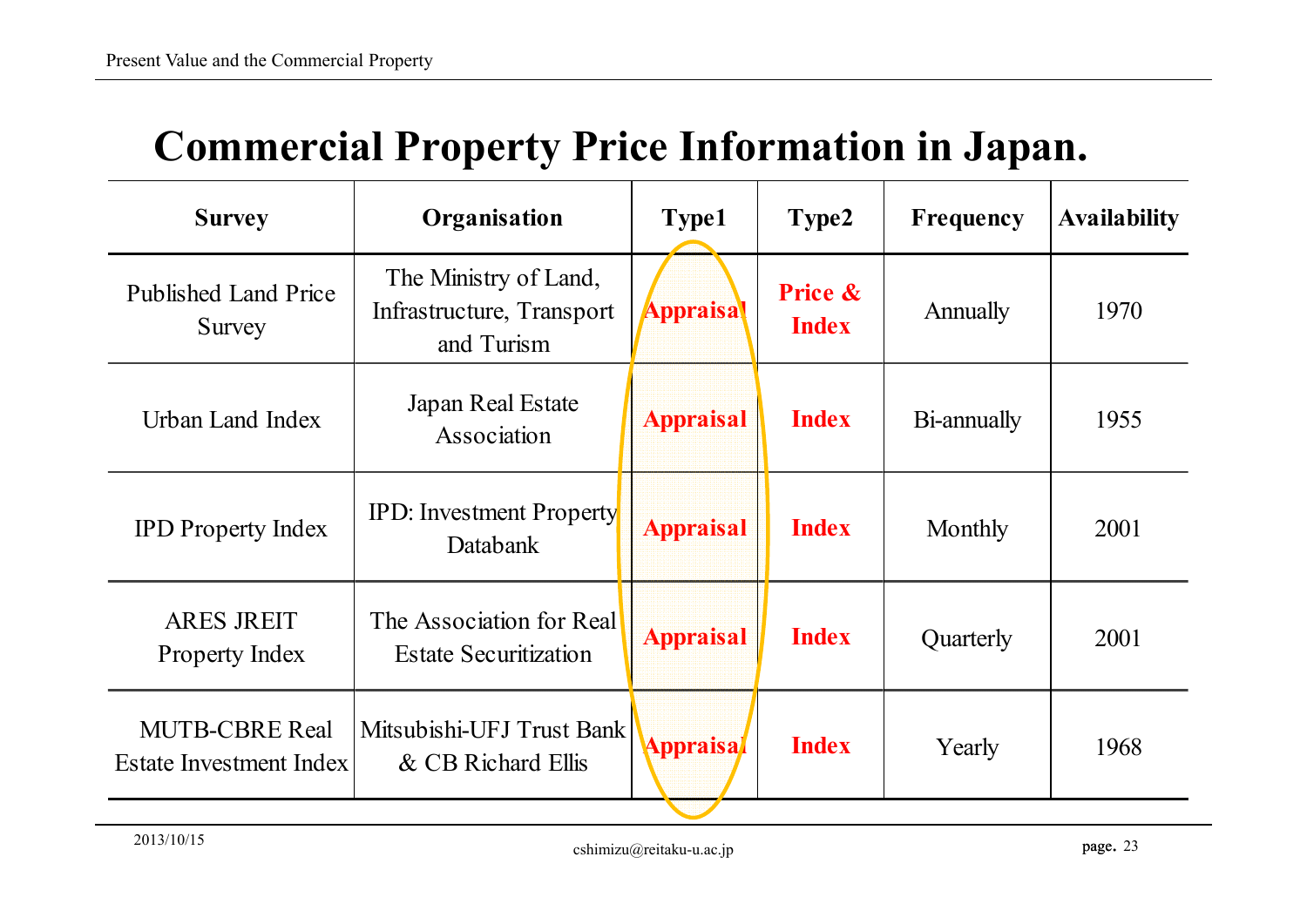# **Co-movement in Tobin's q among the four REITs**

- • An important thing to note is that there is a strong comovement in Tobin's q among the four REITs, suggesting that the divergence between stock market based prices and appraisal prices was caused by the factors common to the four REIT rather than idiosyncratic factors.
- • Another potential source of the deviation of Tobin's q from unity is the lack of price arbitrage between the REIT market and the property market.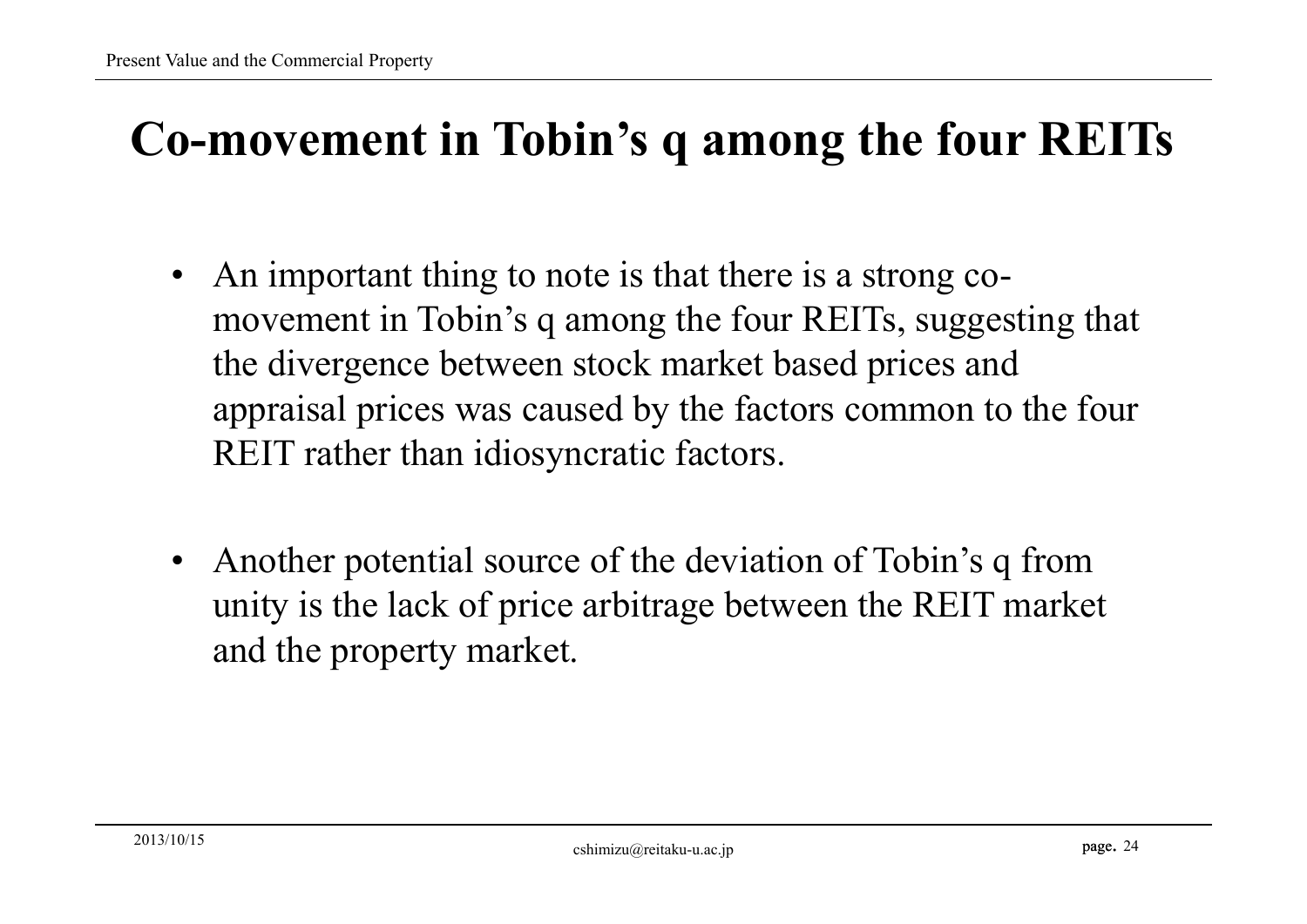# **Why Tobin's q is not unity?**

- $\bullet$  Such an arbitrage transaction may not take place for some (unknown) reasons.
- As discussed in Lamont and Thaler (2003), the lack of price arbitrage is sometimes observed in financial markets; for example, the price of a close-end mutual fund sometimes deviates from the underlying value of the asset it owns.
- We cannot rule out the possibility that such "mispricing" occurred in J-REIT market during this period.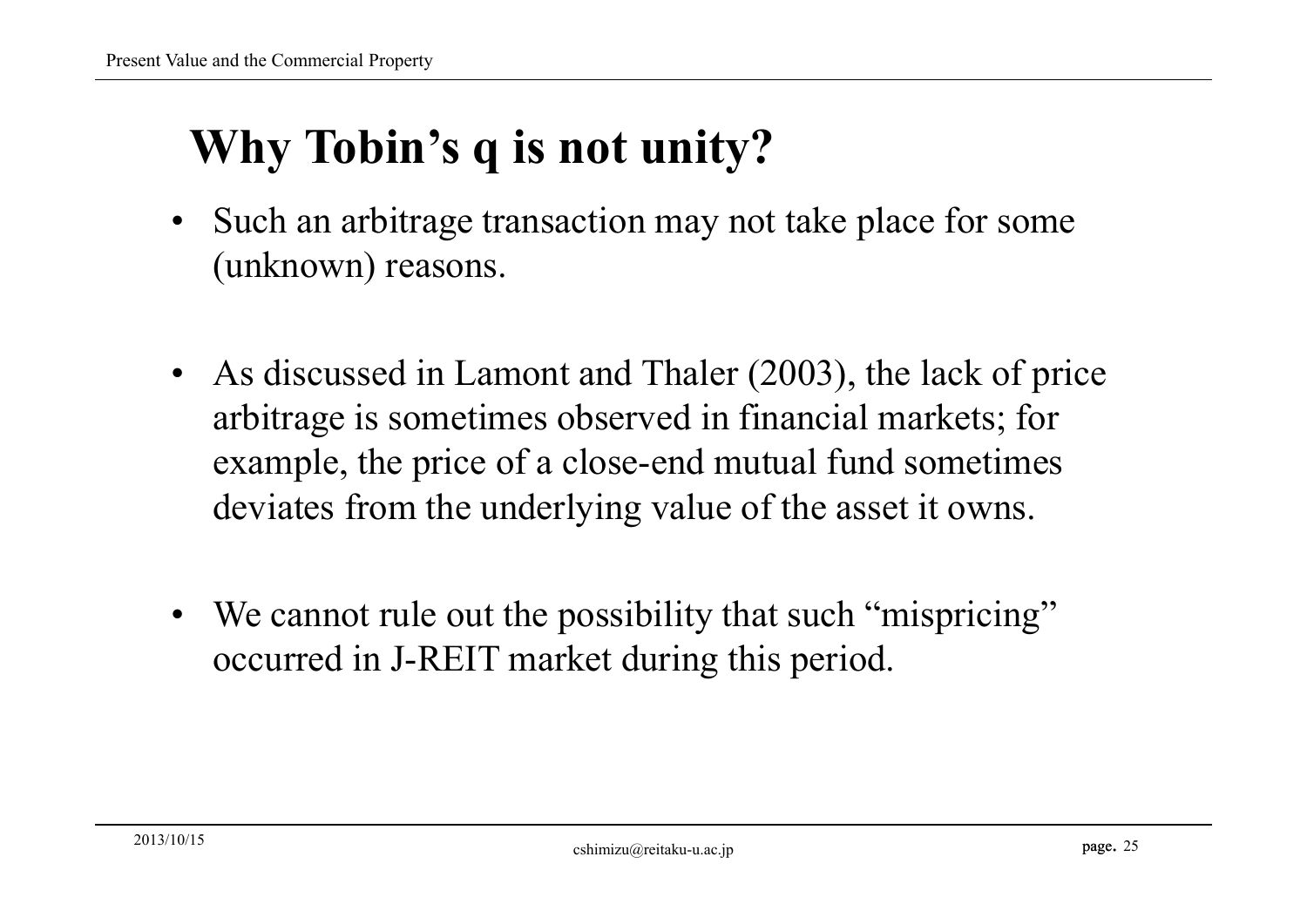# **Shiller's Test**

- • Then should the change in risk amount that occurred in **the stock market be reflected in the property market**?
- It is known that present values determined using dividend income and prices and risk amounts, and those **determined in the stock market are not necessarily matched**  (LeRoy and Porter, 1981; Shiller, 1981).
- •**Shiller's Test, (1981)**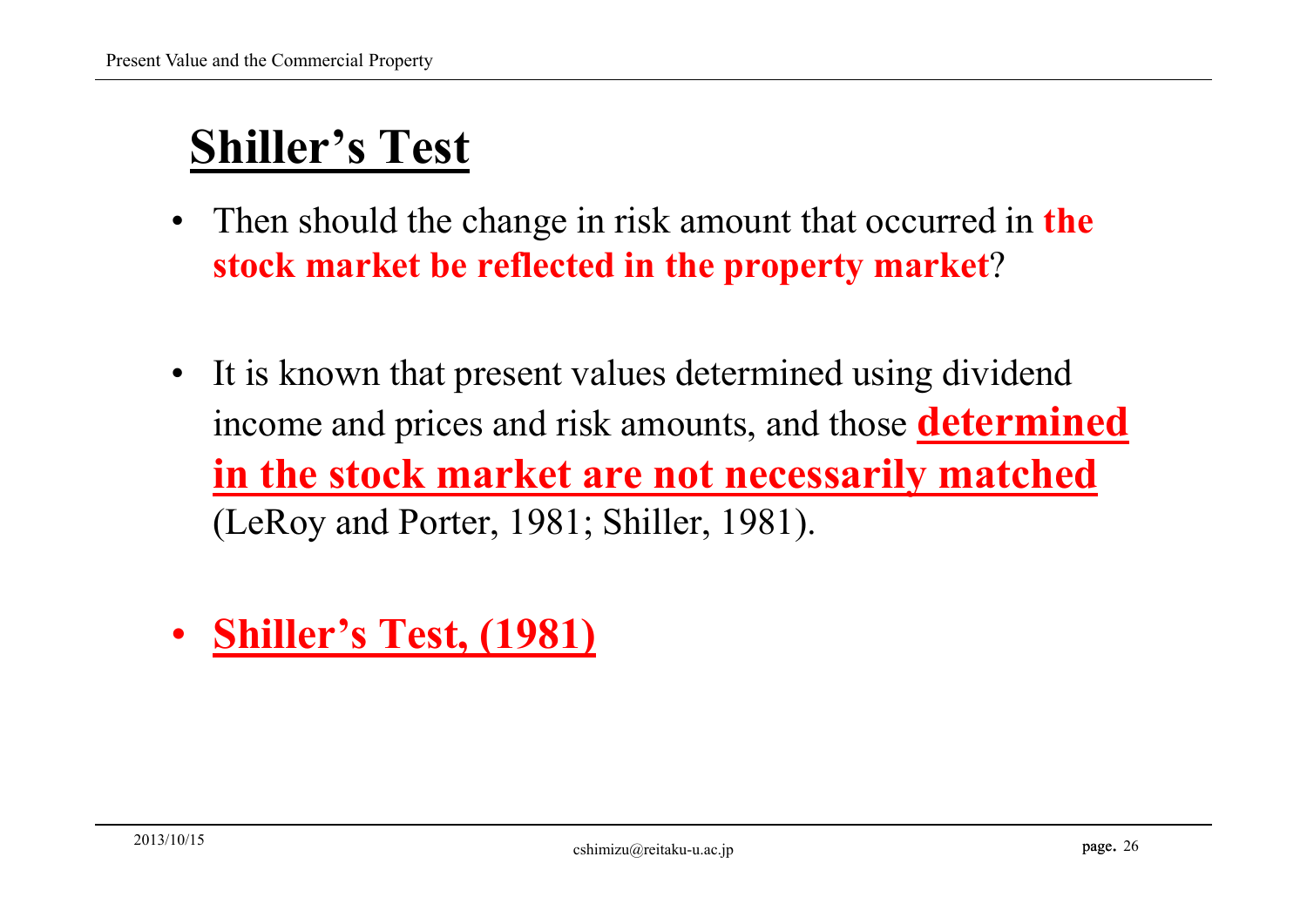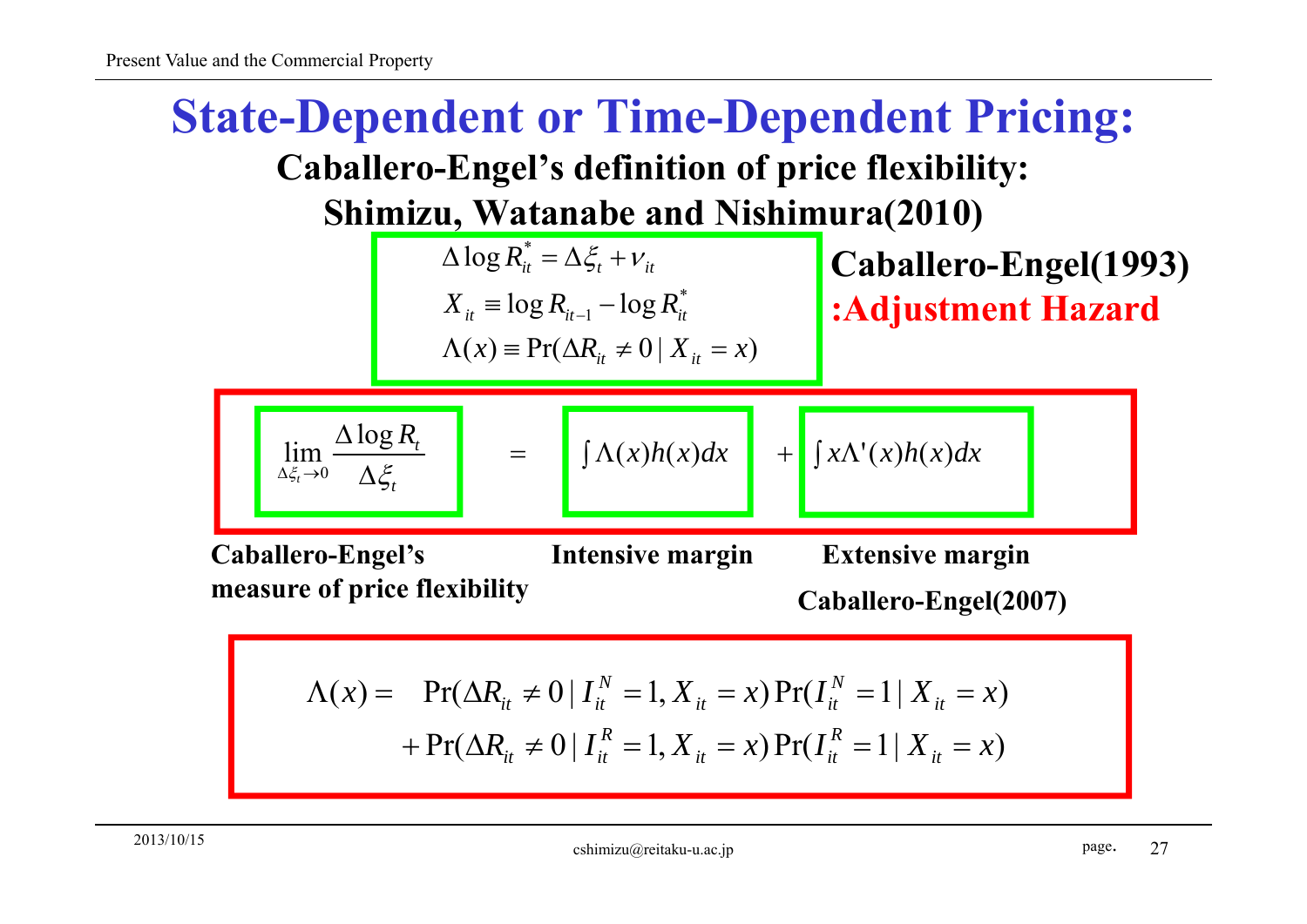#### Japanese RPPI: http://tochi.mlit.go.jp/english/secondpage/6280 **Residential Property Price Index (Preliminary Figures)**

#### (All Japan)

[Regions : Hokkaido, Tohoku, Kanto, Hokuriku, Chubu, Kinki, Chugoku, Shikoku, Kyushu-Okinawa]

[3 Metropolitan Areas: Tokyo, Nagoya, Kyoto-Osaka-Kobe]

\*Revised Figures will be available in Jan 2013.

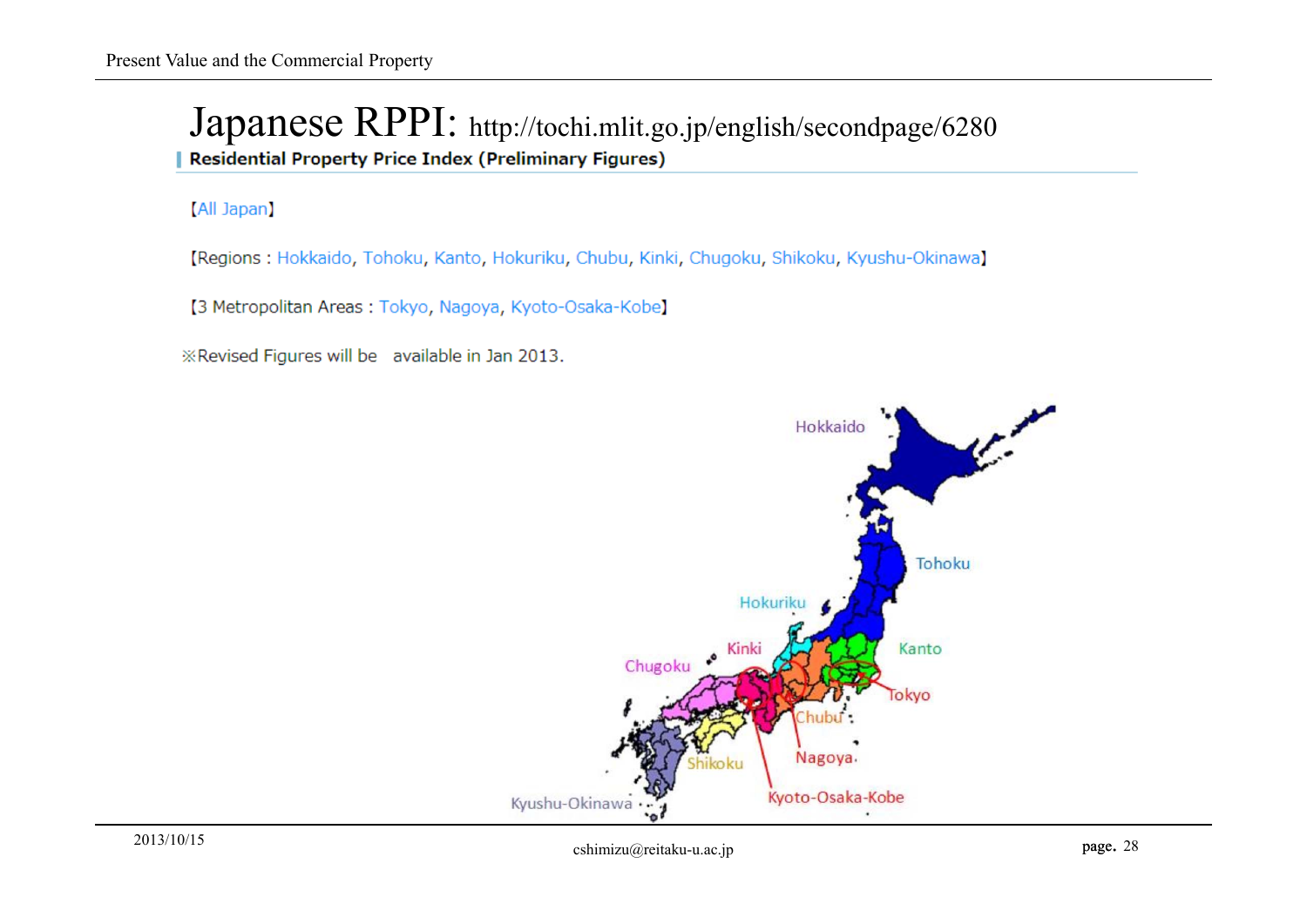#### New Japanese RRPI

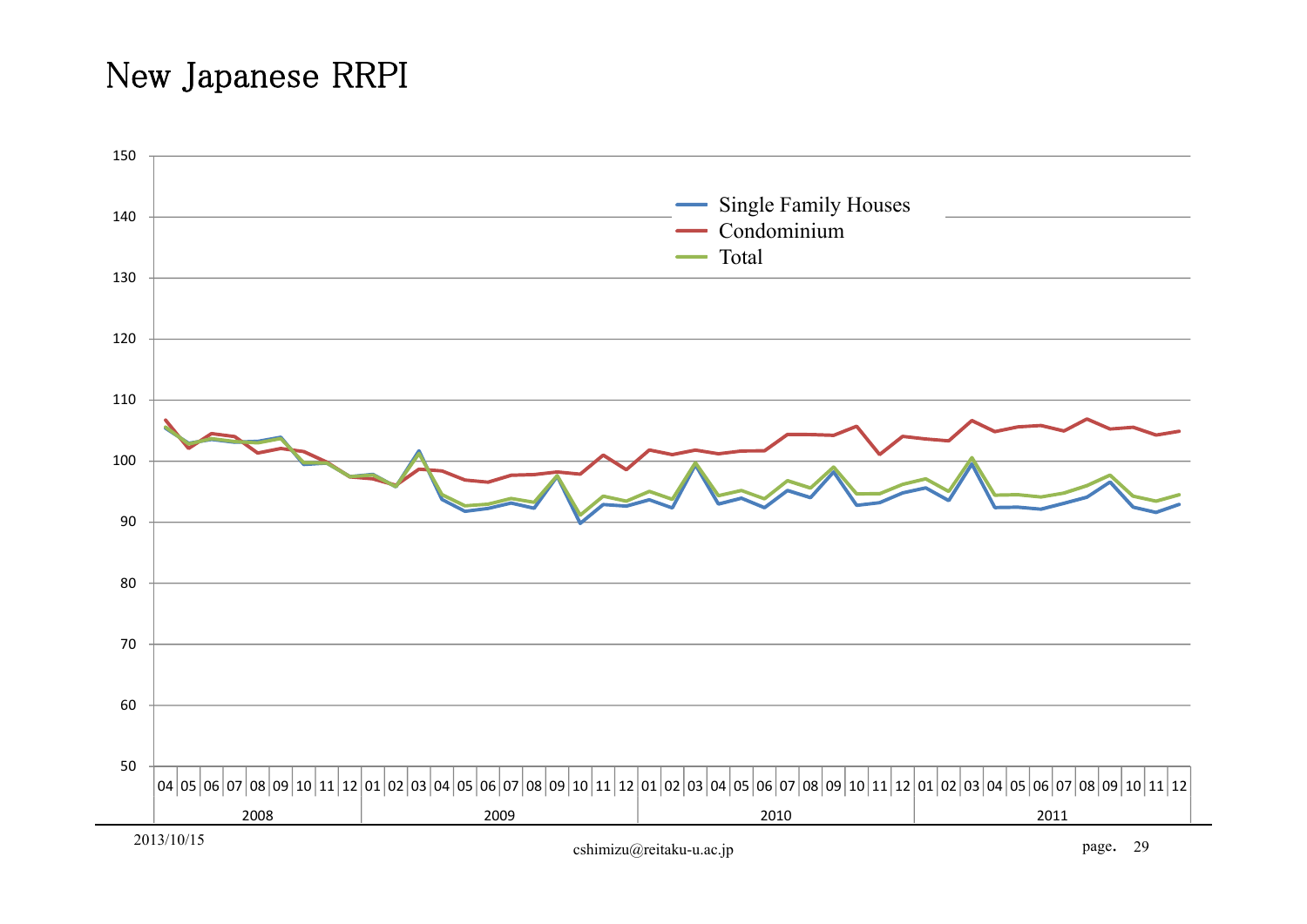Property and Financial Assets and Property Investment Market in 2010. **Overview of Real Estate Investment Market in Japan**



 $2013/10/15$ Source) NRI Based on MLI, CAO, BOJ, JASDA, ARES, Statistics Bureau, Trust Banking Association, STBRI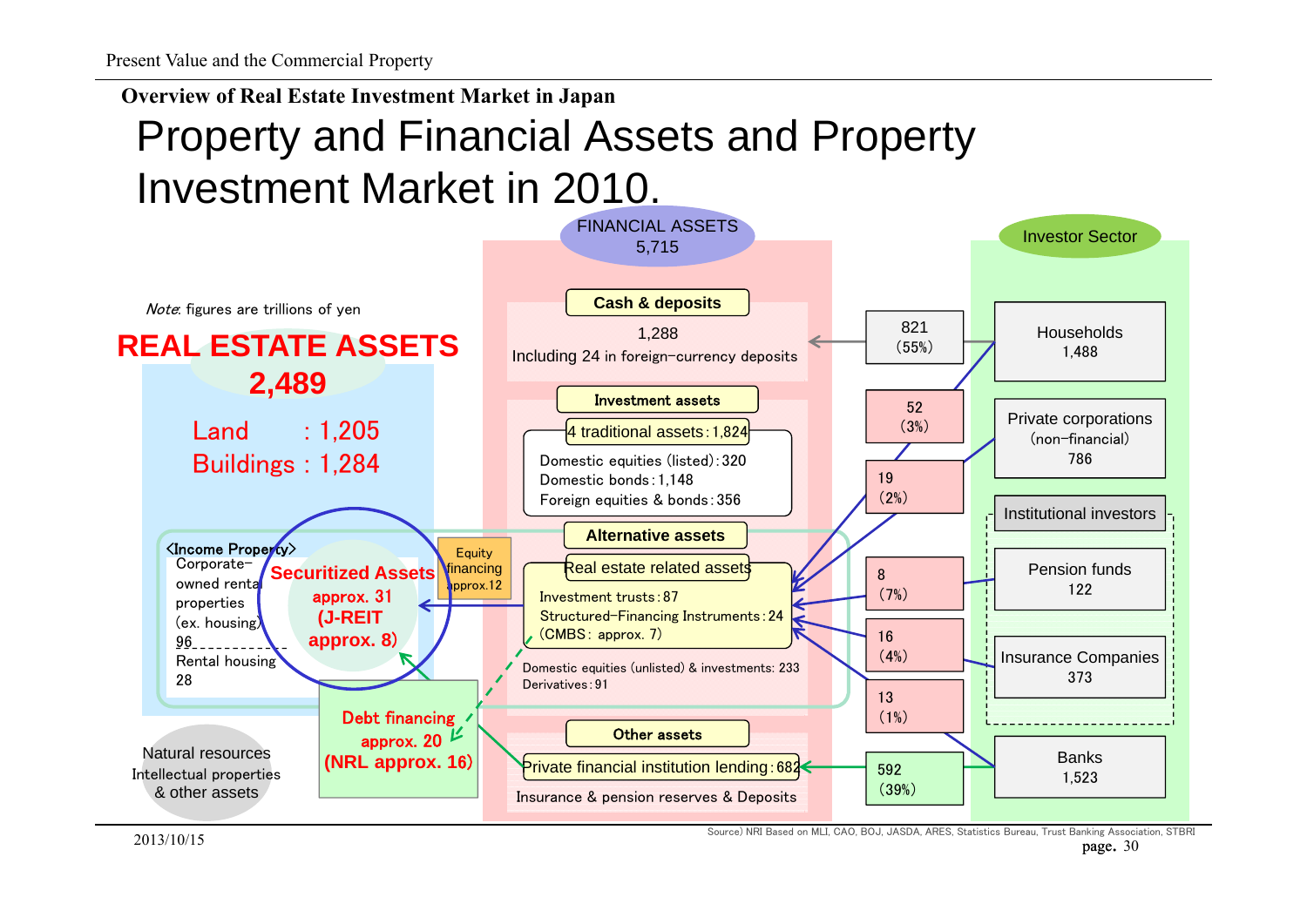# **Major CPPI in the world:**

- $\bullet$  **MSCI-IPD property index: MSCI-Investment Property Data Bank, UK**
- $\bullet$  25 countries (UK, France, Germany, Sweden, Denmark, Spain, US, Australia, Japan, Korea……… )
- **NCRIEF property index, PREA, US**
- **MIT commercial property price index (TBI) ,US**
- **<sup>→</sup>the hedonic price method using NCRIEF transaction price data.**
- <sup>→</sup>**Investment market**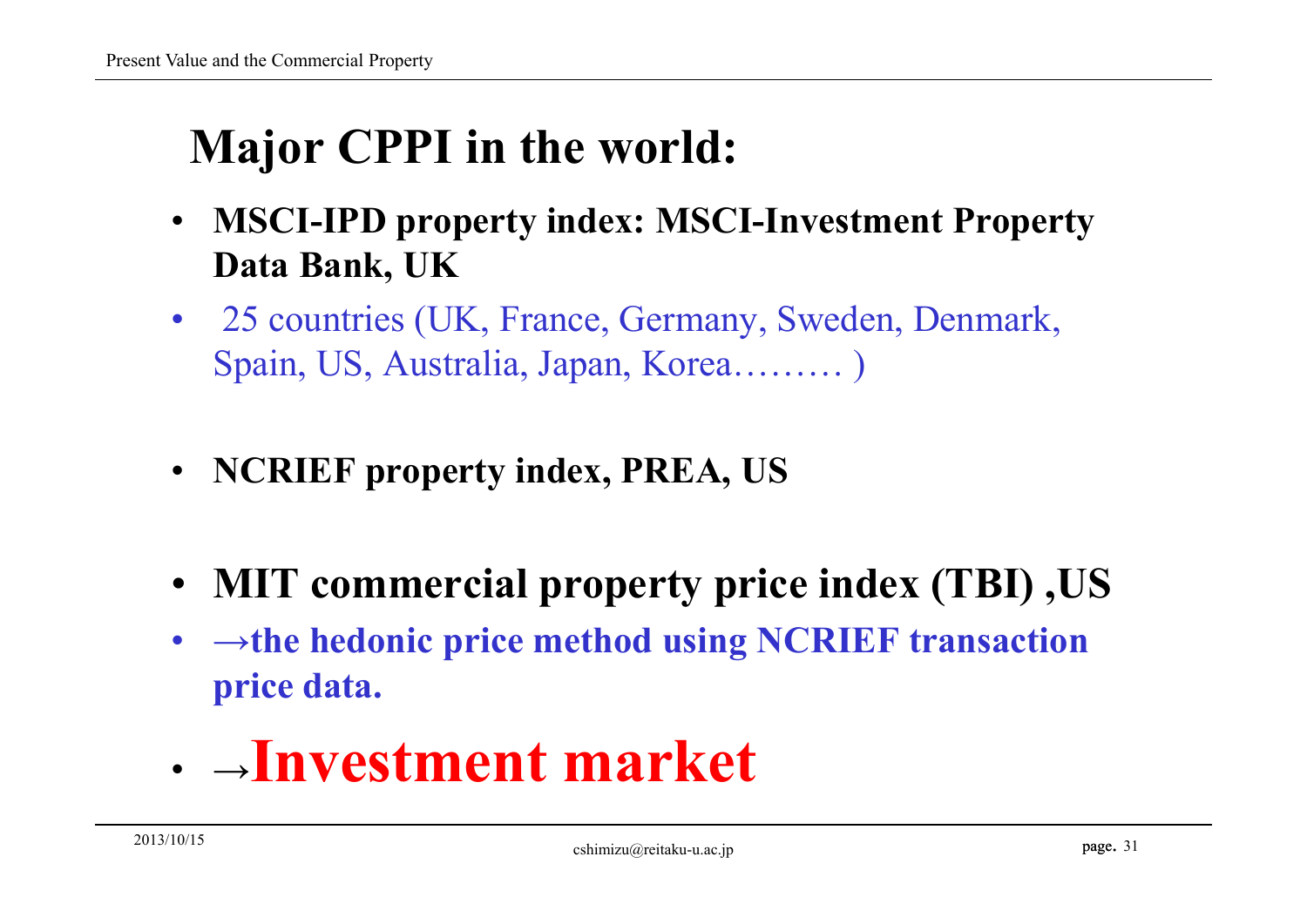# **Retail**





Construction Year: 2002 Total Floor Space: 1,727.24m2 Total Land Area: 564.97 m2

Construction Year: 1999 Total Floor Space: 26,951.11 m2 Total Land Area: 40,280.18 m2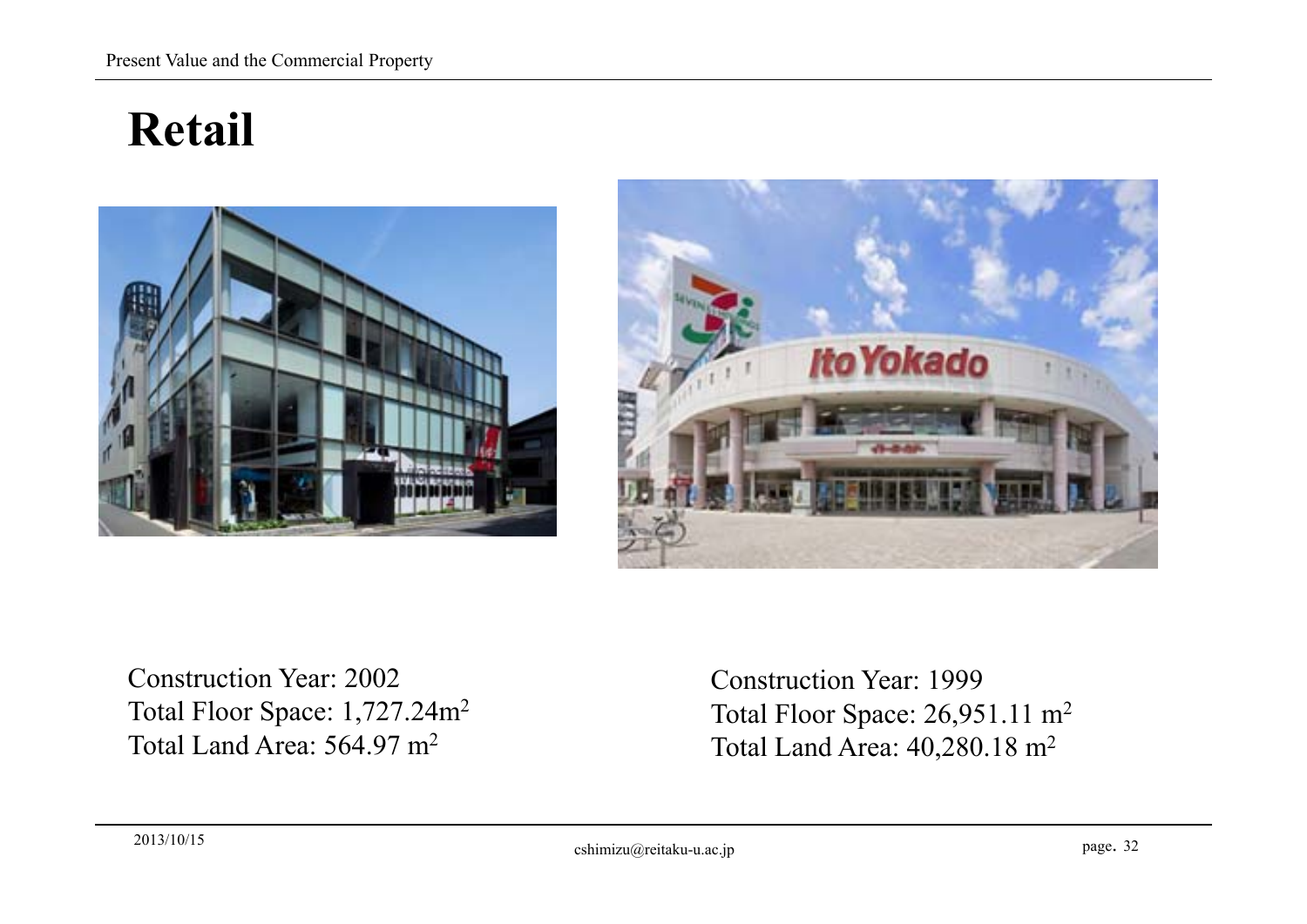## **Hotel**



#### Construction Year: 1998



Construction Year:2001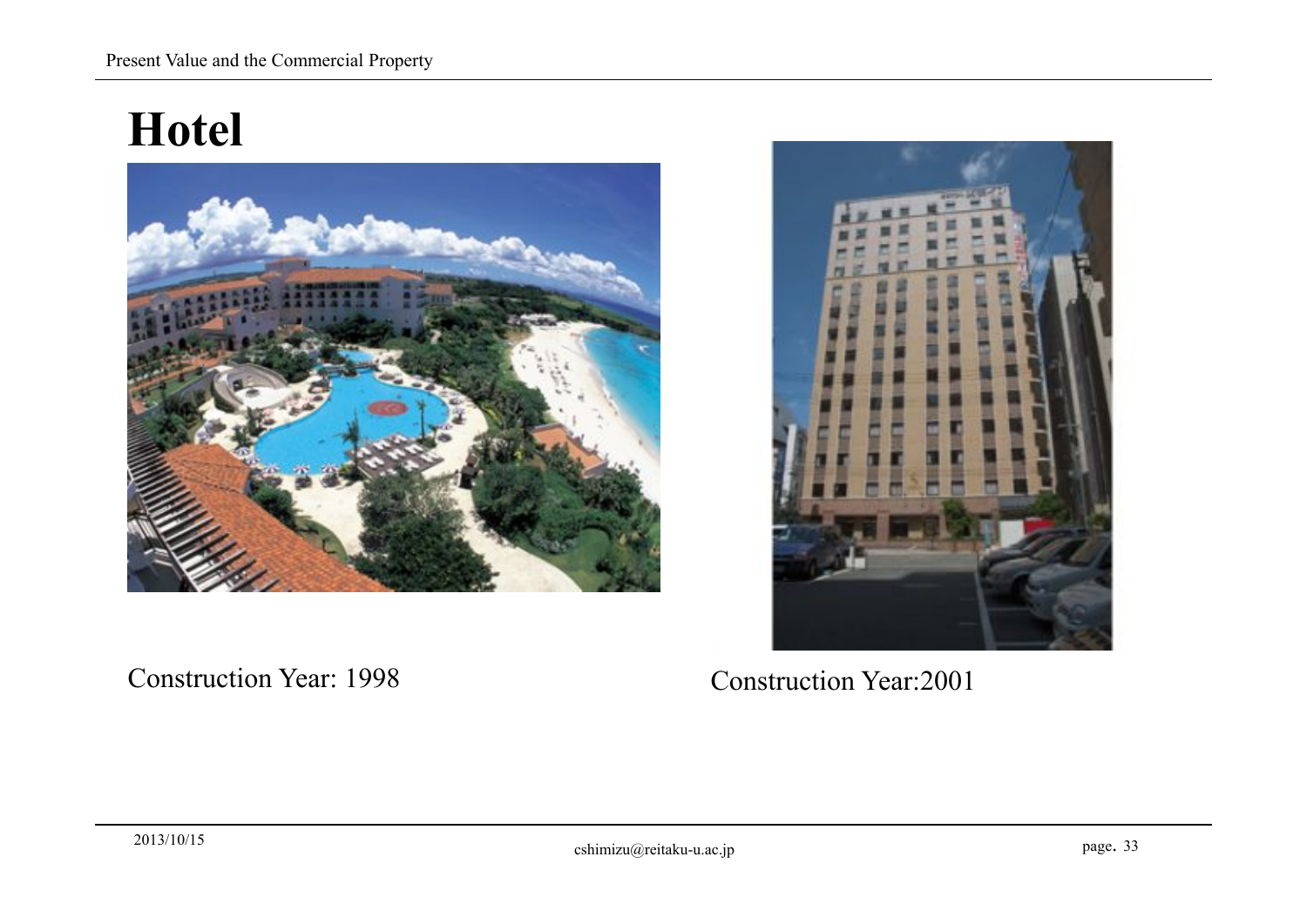**Logistics**



Construction Year: 1993

Construction Year:2012